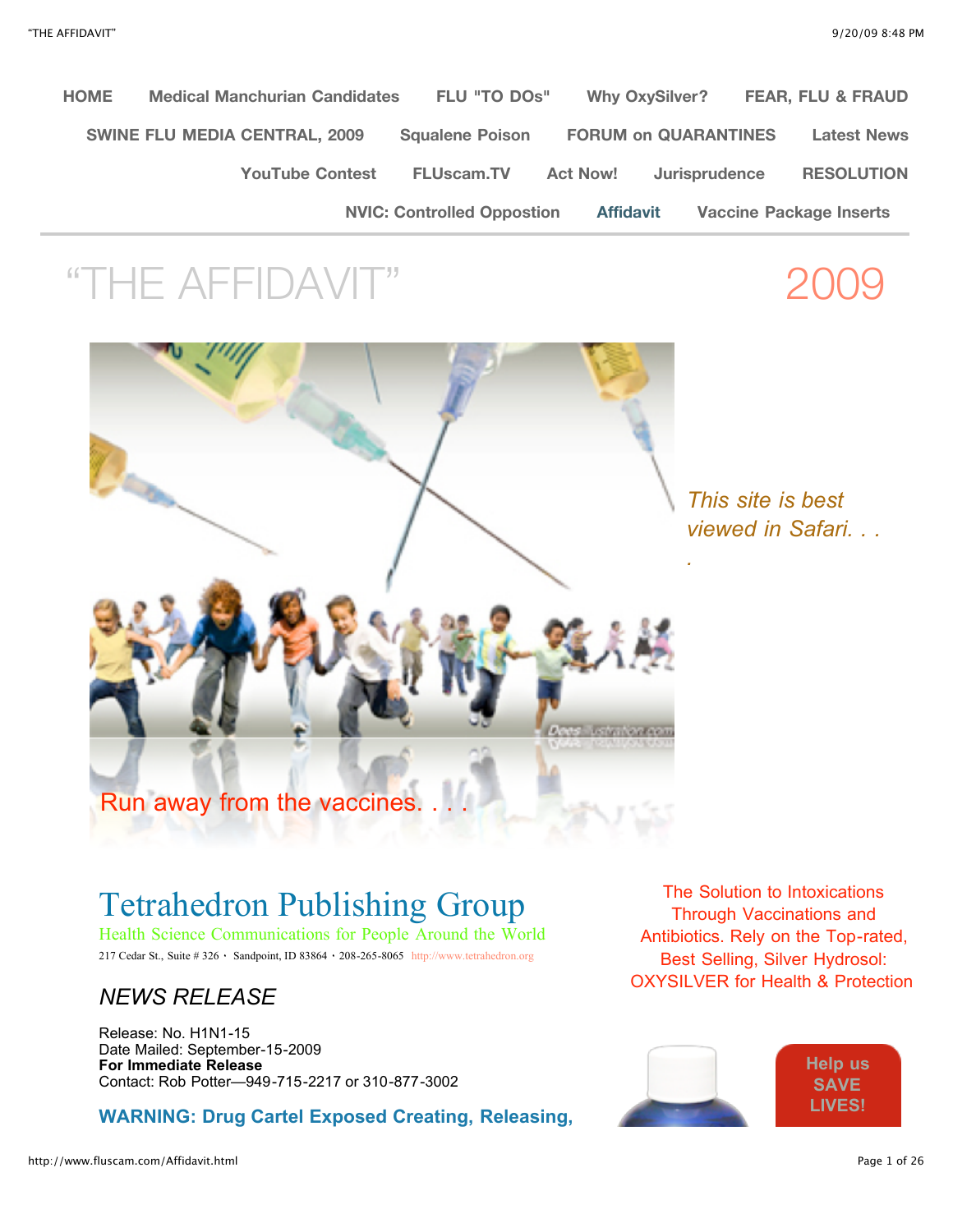"THE AFFIDAVIT" 9/20/09 8:48 PM

### **Injecting, Infecting, and Depopulating Planet with Pandemic H1N1 Swine Flu Viruses and Vaccines**

Los Angeles, CA— World leading drug-industry investigators have uncovered stunning documents proving an international drug ring, operating from New York City, is behind the H1N1 swine flu fright and vaccination preparations.

Dr. Leonard G. Horowitz, America's leading consumer health expert, and Sherri Kane, an investigative journalist, have released shocking proof in legal affidavits that leaders of a private global biotechnology "trust" are behind everything you ever heard about pandemic flu, including its origin and alleged prevention via vaccination. Their documents, being sent through attorneys to the FBI today, evidence powerful industrialists operating a crime ring within "Partnership for New York City" are behind the pandemic's creation, media persuasions, vaccination preparations, and health official promotions seen everywhere from supermarkets to health clinics.

"David Rockefeller's trust, that engages several powerful partners on Wall Street, including media moguls Rupert Murdock, Morton Zuckerman, Thomas Glocer, and former Chairman of the Board of Directors of the Federal Reserve Bank of New York, Jerry Speyer," are implicated in advancing global genocide," Dr. Horowitz wrote to FBI directors, through a team of attorneys assembled to stop the swine flu vaccines from being given.

"This 'partnership' controls biotechnology research and development globally. Health commerce internationally is also



If Silver Hydrosols were not so great, drug industrialists would not be calling them "pesticides" and trying to have them banned! Understand the:

[NANOSCAM](http://www.nanoscam.info/) Click the word.



The Heart of Soiritual Renaissance

Reverse Tooth Decay & Gum Disease Without Surgery, Toxicity, Drilling, Filling or Billing . . . CLICK LIQUID [DENTIST to lea](http://www.liquiddentist.net/)rn more . . .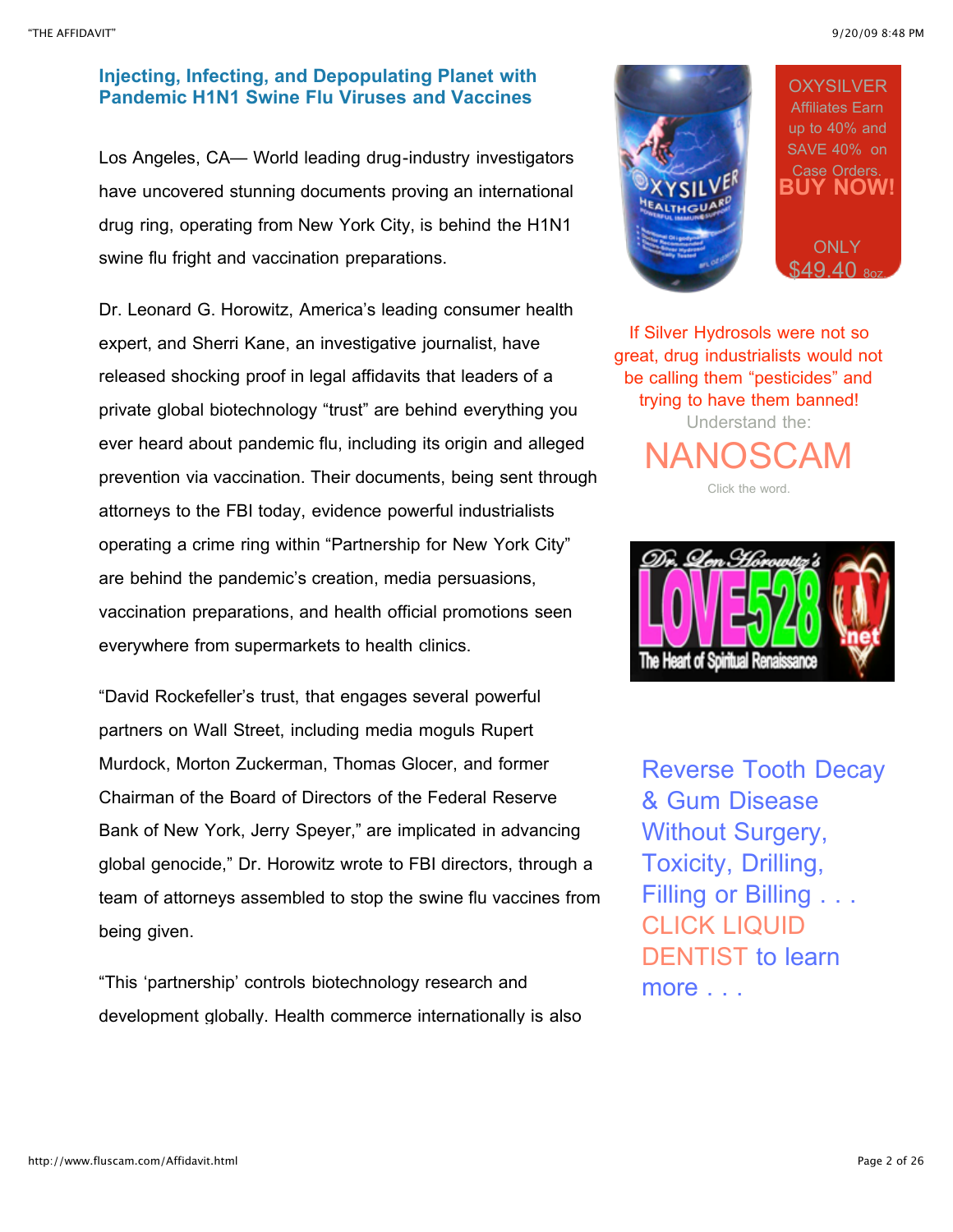controlled virtually entirely by this trust that exercises near complete control over mainstream media to promote/propagandize its products and services for the drug cartel's organized crime. This trust, in essence, makes or breaks medical and natural healing markets, primarily through the mass media companies and propaganda it wields for social engineering and market building," Dr. Horowitz wrote.

development globally. Health commerce internationally is also

Among the most stunning revelations from the Horowitz-Kane research are those linking Larry Silverstein of Silverstein Properties, Inc., and the 9-11 terrorist attacks, to the drug cartel's geopolitical, economic, and population reduction activities. Mr. Silverstein, leaser of the World Trade Center who authorized to have building 7 "pulled," meaning detonated, is a chief suspect in the "9-11 truth" investigation. Silverstein is currently landlord and co-partner in the biotechnology trust founded by David Rockefeller and implicated by these new discoveries.

"If these people can get away with killing more than 3,000 people in 8 seconds on 9-11, they are completely capable of murdering millions, even billions, of people worldwide this flu season," Dr. Horowitz commented. "I pray these revelations will save millions of lives and help activists call upon President Barack Obama to demand legitimate inquiries into these genocidal atrocities."

Given the unprecedented nature and urgency of these findings, Dr. Horowitz has posted his affidavit for public review on [FLUscam.com](http://www.fluscam.com/), praying other activist will spread the information in order to prompt governments worldwide to cease mass vaccination preparations to avoid becoming accessories to the



### **Favorite Links:**

- [www.vaccinationgenocide.com](http://web.mac.com/len15/Vaccination_Genocide/Welcome.html)
- [www.inlieswetrust.com](http://web.mac.com/len15/healthyworld_media/Blog/Entries/2007/9/4_In_Lies_We_Trust%3A_The_CIA%2C_Hollywood_%26_Bioterrorism.html)
- [www.drlenhorowitz.com](http://www.drlenhorowitz.com/)
- [www.vaclib.org](http://www.vaclib.org/)
- [www.healthyworldstore.com](http://www.healthyworldstore.com/)
- [www.FLUscam.com](http://www.FLUscam.com/)
- [www.healthyworldsolutions.com](http://www.healthyworldsolutions.com/)
- [www.originofaids.com](http://www.originofaids.com/)
- [LegalActionAgainst Forced](http://republicofhealth.wordpress.com/2009/07/07/legal-action-you-can-take-against-forced-vaccinations-opinion/) **Vaccination**
- [HealthFreedomUSA](http://www.HealthFreedomUSA.org/)
- [HealthFreedomAlliance](http://blogs.healthfreedomalliance.org/)
- [Swine Flu Hoax with Kevin Trudeau](http://wholefoodusa.wordpress.com/category/vaccine-nation-mass-vax/) & Robert F. Kennedy, Jr. on  ["Deadly Immunity"](http://wholefoodusa.wordpress.com/category/vaccine-nation-mass-vax/)
- [www.PandemicFluOnline.com](http://www.PandemicFluOnline.com/)
- [Depopulation by Inoculation](http://farmwars.info/?p=1355)
- [PreventDisease.com](http://preventdisease.com/news/09/081809_swine_flu_hype.shtml)

SIGN UP TO RECEIVE DR. HOROWITZ'S FREE NEWSLETTER INCLUDING MANY HEALTH TOPICS SUCH AS SWINE FLU. **Signup to recieve Healthy World**

**Messages**

| E-Mail:    |         |  |
|------------|---------|--|
| Firstname: |         |  |
| Lastname:  |         |  |
| Action:    | Action: |  |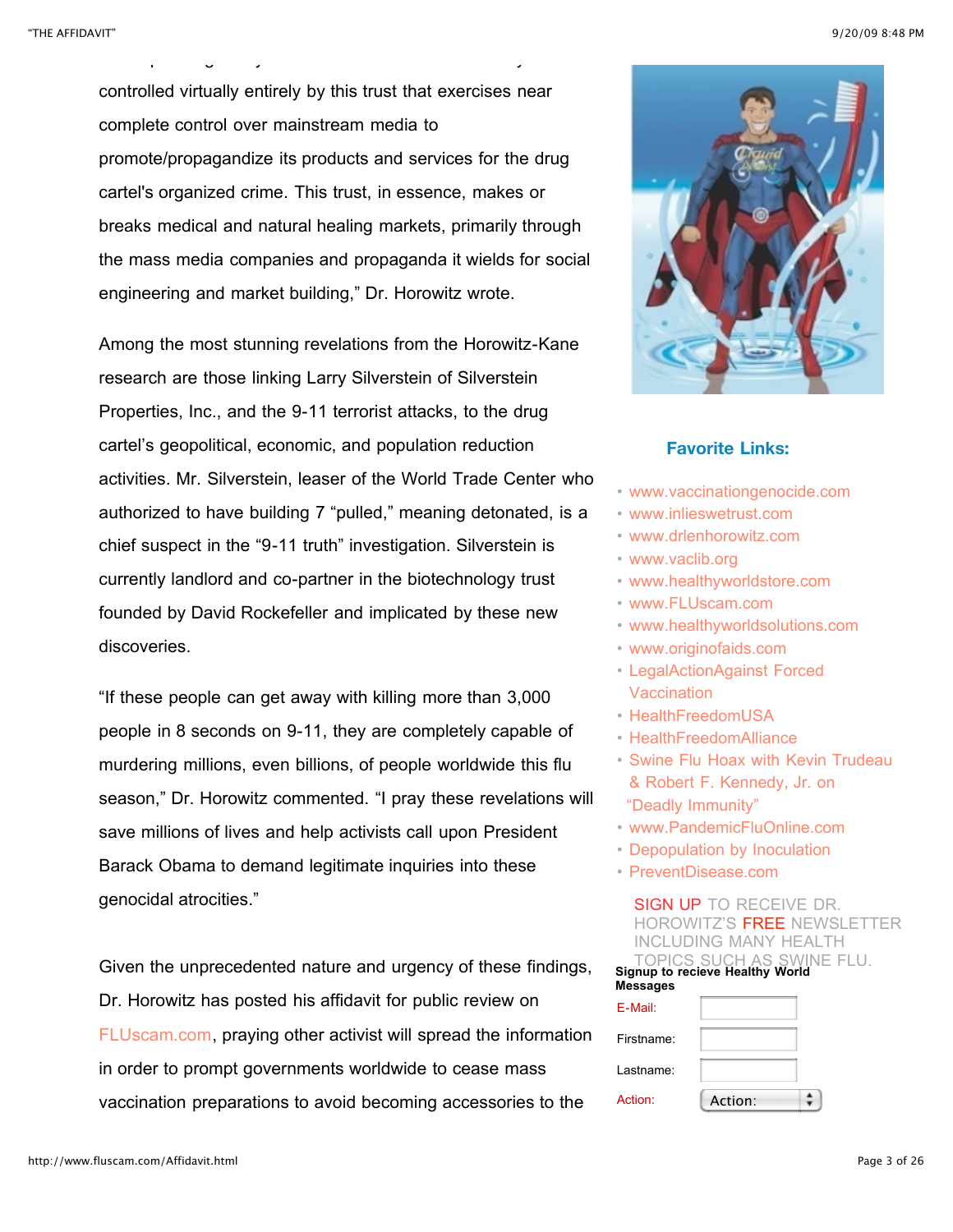Submit

crime of genocide.

-End-

**Note to Journalists**: For interviews with investigators Horowitz and Kane, please contact Rob Potter at 949-715-2217, or email: [info@healthyworldorganization.org.](mailto:info@healthyworldorganization.org?subject=Healthy%20World%20Organication%20Inquiry) SCROLL DOWN TO READ AFFIDAVIT.



### **The BEST Detoxification AID in Health Care**

### AFFIDAVIT OF LEONARD G. HOROWITZ

- 1. This Affidavit is based on my personal knowledge, except where otherwise stated, and, if called upon to do so, I could and would competently testify to the matters herein stated.
- 2. I am a Harvard University trained certified expert in the fields of behavioral science, health education/health promotion, media persuasion, medical sociology, public health, and emerging diseases. I have additional expertise in natural healing methods and materials, including genetics and electro-genetics, by reason of my academic training, scientific publications, and internationally recognized authority and celebrity in these fields.
- 3. I openly disclose my bias and conflicting interests as a leading author, personal health care educator, consumer protector, alternative and complementary health care specialist, and formulator of natural remedies for public protection and remediation of diseases. I hold trademarks covering several products that compete directly with the drug industry's monopolization of medicine as described herein. This competitive vantage enables me to critically assess elements and actions within "BigPharma" that few people perceive. My sponsorships by natural products companies, including those that manufacture and distribute [OxySilver](http://www.oxysilver.com/) and [Liquid Dentist](http://www.liquiddentist.net/), helps pay for my expenses in serving as I have for thirty years without grants or academic/institutional restraints providing the freedom to simply "tell it like it is" based on science and researched evidence. Without sponsors, radio and television networks would cease operations, and so would I. The critical difference between BigPharma, and its products, versus the natural health products industry, and my endorsements, is the former is criminally operating and killing people as evidenced herein, whereas my colleagues and I are persecuted by the powers exposed herein, and continue helping people heal naturally nonetheless.
- 4. I further disclose that I am a Levite priest by virtue of my



**The Top Shelf Choice in Complementary Medicine**

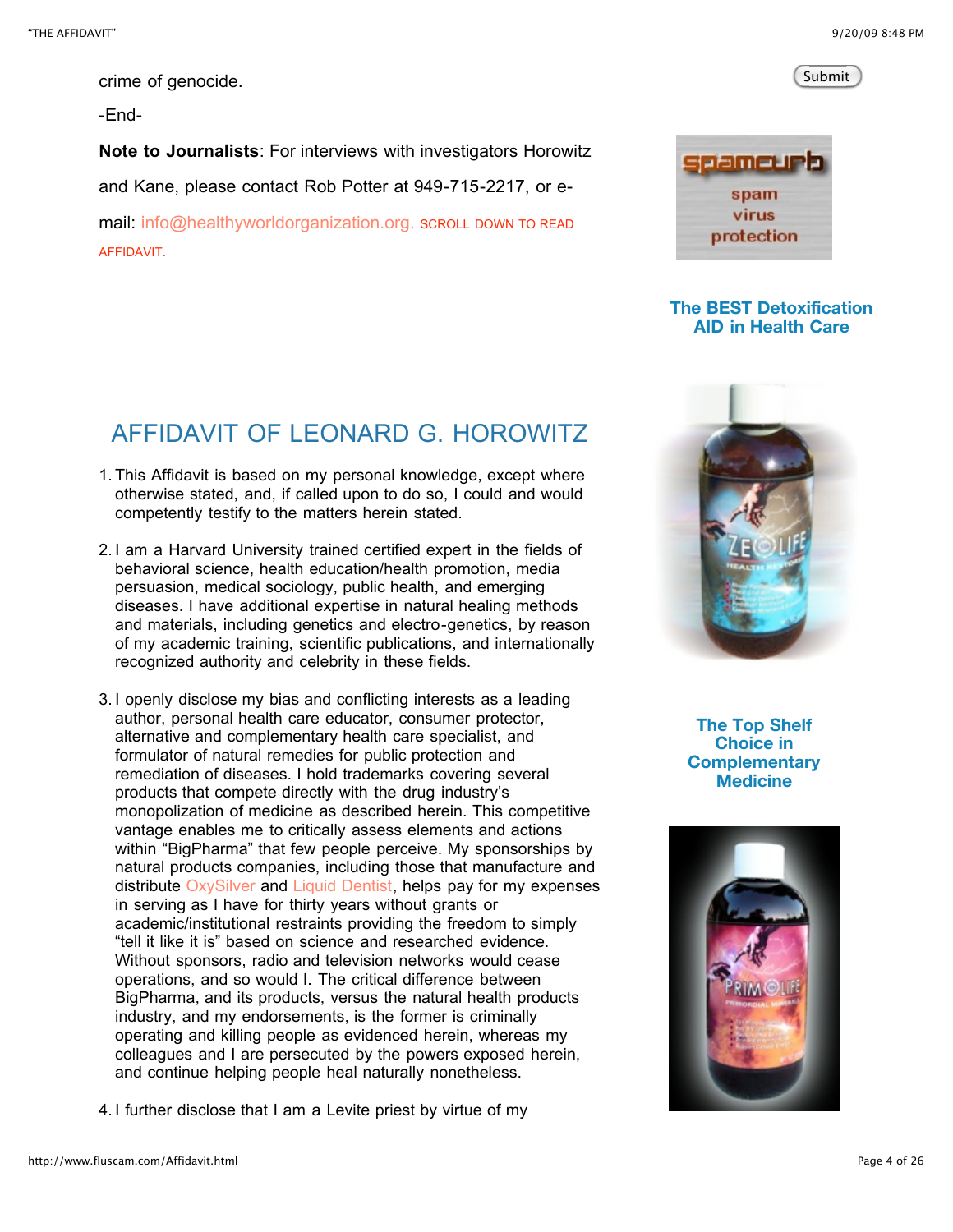bloodline, spiritual direction, and ecclesiastical commitments. I am the body corporate and Overseer of The Royal Bloodline of David, an omni-denominational healing ministry established in the State of Washington and certified by the Secretary of State therein in 2000; and was the pro se counsel in Horowitz vs. The State of Hawaii, Department of Health, et al. (Civ. No. 06-1-0296).

- 5. Compelled by God and my responsibilities in these positions I have sought on several occasions, by whatever lawful means, to protect the U.S. Constitutional right of every American to exempt from risky vaccinations for religious, philosophical, and medical reasons; and protect Americans' bodies as absolute personal properties for which compensation must be paid if and when taken, according to the 5th Amendment of the Constitution.
- 6. I understand that substantial historical evidence exists proving unequivocally the Rockefeller family's monopolistic influence over American medicine and public health that is material to this affidavit and related complaint. David Rockefeller's powerful influence over the Council on Foreign Relations, geopolitics, and global economics is solidly established.
- 7. I have reviewed the records and files cited herein and attest to the following facts that evidence fraud, official malfeasance, organized crime, and the administration of genocide (i.e., iatrogenocide) operating under the guise of "public health" within a trust organization established by David Rockefeller called "Partnership for New York City" involving the US Federal Government, and New York State Government, pertaining to the 2009 H1N1 Swine Flu "outbreak," "pandemic," and advancing vaccination campaign.
- 8. I conclude that this subject is a matter of extreme urgency, threatening national security, thus demanding the immediate scrutiny of lawmakers and justice department officials, as well as the public-at-large.
- 9. It is a well-established fact that "outbreaks" have been caused by laboratory "accidents." For instance, the 1977 Influenza A outbreak of human ("swine flu") H1N1 that went extinct for twenty years between 1957 and 1977 suddenly re-emerged immediately following: a. the suspicious unexplained 1976 military outbreak at Fort Dix, New Jersey of this strain that was most likely a covert military experiment; and b. the subsequent swine flu deadly vaccination program that followed the Fort Dix outbreak, and media-driven fright; that has been attributed to a "laboratory source" according to doctors Zimmer and Burke in the *New England Journal of Medicine* (July 16, 2009;Vol.361:279-285). (See [EXHIBIT 1](http://74.125.95.132/search?q=cache:OW9fBitLNY4J:www.finanzaonline.com/forum/showthread.php%3Ft%3D1084195%26page%3D5+Zimmer+and+Burke+NEJM+July+16,+2009%3BVol.361:279-285&cd=1&hl=en&ct=clnk&gl=us))
- 10. The November 1977 sudden reemergence of this Influenza A H1N1 strain in the former Soviet Union is best explained by the National Cancer Institute's 1978 publication titled *Special Virus Cancer Program* (Library call number: E20.3152;V81/977 and 78- 21195). This report revealed the June 15, 1976 contract (N01-CP-6-1047) with the American Type Culture Collection to supply "virus materials . . . to investigators throughout the world" via a "US-

### **Must Watch!**

- [Swine Flu Special Report](http://www.youtube.com/watch?v=GBeKB7aKzOs) [Anglo American Genocide](http://www.youtube.com/watch?v=egbVv2x6FqA)
- [BAXTER Vaccine "Accident"](http://www.youtube.com/watch?v=IcVDok5LrAg)
- [Sherry Beall KPFK Report](http://www.drlenhorowitz.com/)
- [CDC's Vaccine Genocide](http://www.youtube.com/watch?v=gwRCmhQ615w) [Merck Chief on AIDS Origin](http://www.youtube.com/watch?v=edikv0zbAlU)
- [Robert Gallo and HIV/AIDS](http://www.youtube.com/watch?v=CDxZ7PX8YGI&feature=related)
- [In Lies We Trust Trailer](http://web.mac.com/len15/healthyworld_media/Blog/Entries/2007/9/4_In_Lies_We_Trust:_The_CIA,_Hollywood_&_Bioterrorism.html)

### The Authoritative Guide to **VACCINE LEGAL EXEMPTIONS**

By Alan Phillips, J.D.

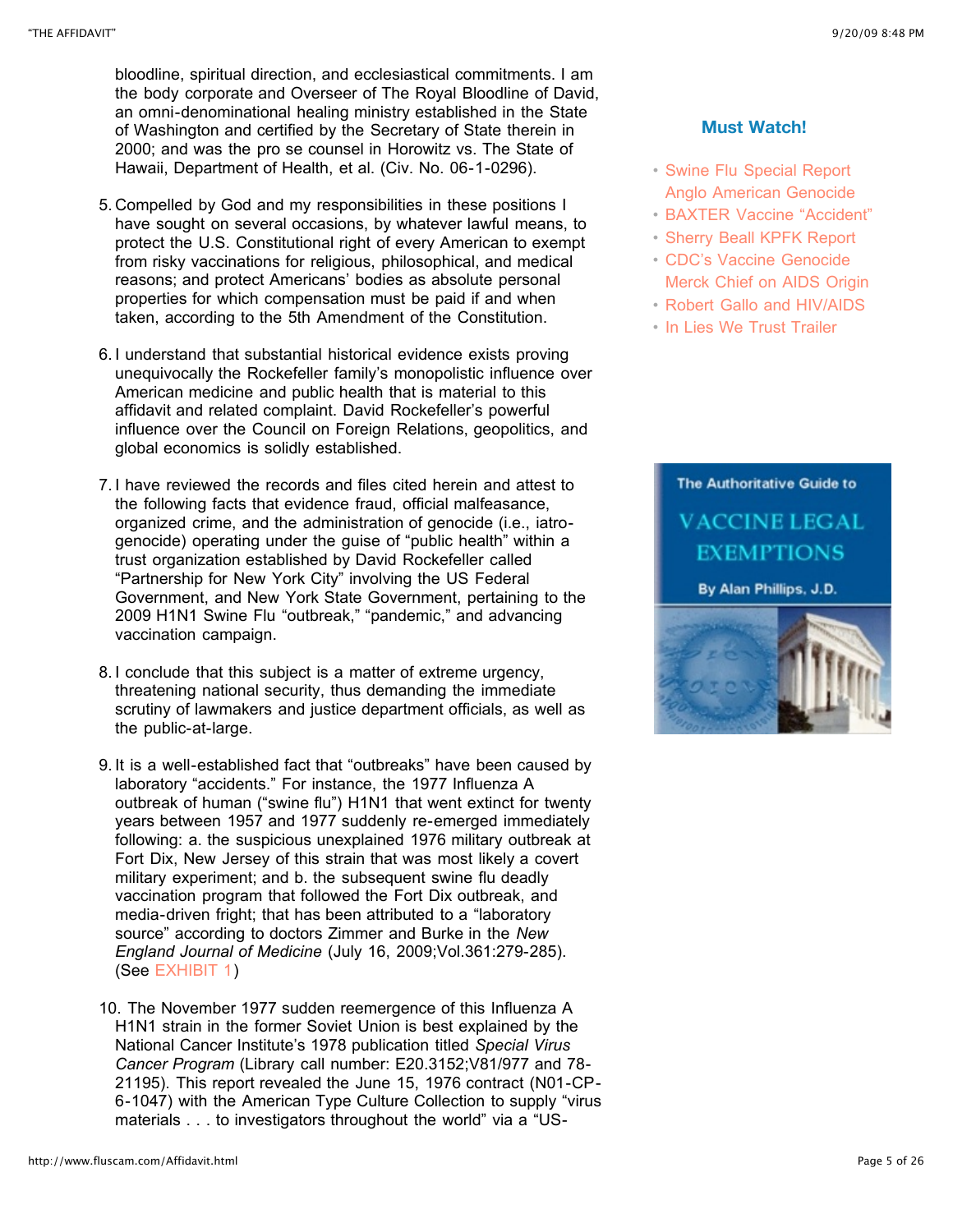USSR Agreement" (a dangerous breach of Cold War national security). (See: **EXHIBITS** 2-3.pdf) Virus materials cited in this document included numerous infectious agents including influenza, parainfluenza, and even laboratory recombinations of influenza with acute lymphocytic leukemia viruses that might spread quick acting lymphatic cancers by sneezing.(See: [EXHIBIT\\_4.pdf\)](http://www.fluscam.com/Affidavit_files/EXHIBIT_4.pdf)

- 11. The April, 2009 "outbreak" of the H1N1 "swine flu" is, like the 1976 Fort Dix and 1977 general "outbreaks," highly suspicious according to genetic analysts and leading virologists. The rapid mutation rates of the novel agent circulating and feared as the 2009 "swine flu" strongly suggests a laboratory source, either intentionally or accidentally released.
- 12.To make it more difficult for the public to comprehend what is ongoing in flu labs, according to **EXHIBIT** 5.pdf, World Health Organization officials developed new terminology to describe viruses used in vaccinations, gene therapies, and advancing biotechnologies. The new terms "reference materials," "biosimilars," "data packages," and "mock-up files," each designate viruses and/or viral materials including gene sequences that cause disease and immune system reactions.
- 13. According to **EXHIBIT\_6.pdf**, World Health Organization officials in charge of developing influenza vaccines, Dr. James Robertson and Dr. John Wood, of the National Institute for Biological Standards and Control (NIBSC) in the UK, testified (April, 2006) that "if a pandemic is imminent, . . . A stockpile of live vaccine, . . . could be used to prime the population in advance . . ."
- 14.According to this document, these doctors are the "Principal Scientists in the Division of Virology at NIBSC. Dr. Wood and Dr. Robertson lead the NIBSC's influenza group. Their responsibilities include the control and standardization of influenza vaccines. On behalf of the United Nations' World Health Organization (WHO) the NIBSC is involved in the serological testing of vaccine trials; the preparation and distribution of influenza viruses to vaccine manufacturers; and the coordination of EU strain selection process." (ie., the selection of viruses that shall be used by governments worldwide, and their "vaccine pipelines."
- 15.Dr. Robertson also testified that "there is a lack of vaccine research in the UK compared with the US," and that he and Dr. Wood "consider that pandemic vaccine development in the EU has been slow due to limited public funding. This is in contrast to the situation in the USA. Dr. Wood told the group that the NIBSC collaborate with the vaccine industry . . . The EMEA have helped to persuade industry to invest in pandemic vaccines with the introduction of the mock up files and by waiving the regulatory fees . . ." [Emphasis added]
- 16. The [European Medicines Agency \(EMEA\)](http://www.emea.europa.eu/) is a decentralized body of the European Union with headquarters in London. Its main responsibility is, according to its website, "the protection and promotion of public and animal health, through the evaluation and supervision of medicines for human and veterinary use."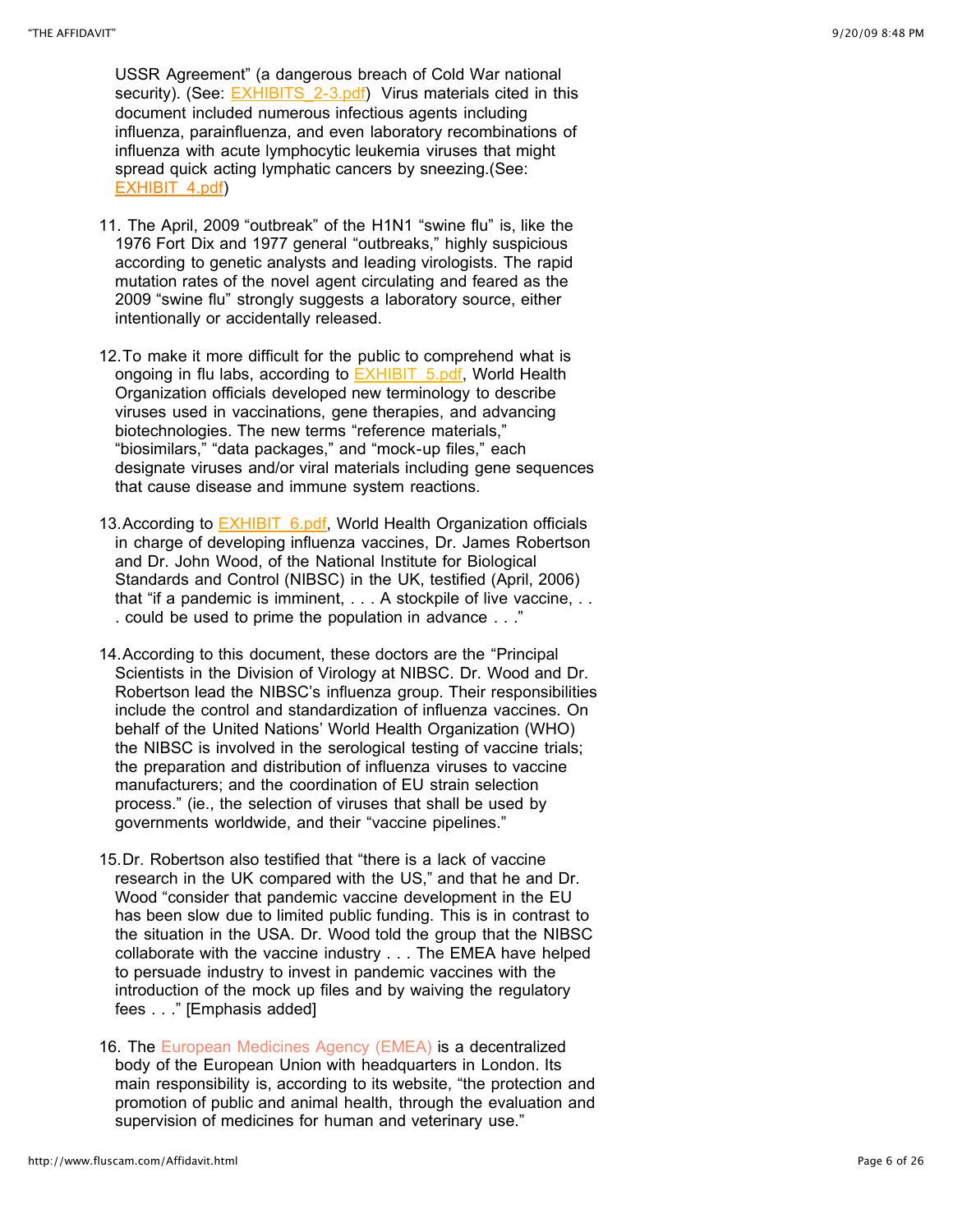- 17.Thus, it is certain that when the Mexican Swine Flu 2009 "outbreak" occurred in mid April, 2009, first in the United States in two unrelated children living approximately 100 miles apart in southern California, then soon after in Mexico among people who had not been exposed to these two children, that foul play is a most reasonable explanation, especially since this unique virus held genes from avian, swine, Spanish, and regular flu strainsunprecedented in the history of "natural selection" health science addressing evolution of the species.
- 18. [Occam's Razor analysis](http://en.wikipedia.org/wiki/Occam%27s_razor) holds that, "Of several acceptable explanations for a mysterious phenomenon, the simplest is preferable, provided that it does not contradict the observed facts."
- 19.Accountable US Federal officials overseeing America's "biopreparedness" response against this mutant H1N1 flu, including vaccinations and predicted quarantines, offer no definitive explanation for the initial outbreak of this laboratory sourced recombinant; nor does the mainstream media. So called "experts" accept and regurgitate the lame explanation of "somehow" and "somewhere" bird, pig, and 1918 Spanish flu viruses mated curiously synchronously with the first availability of biotechnology to produce vaccines alleged to be safe and effective against this precise new H1N1 and H5N1 genetic recombinant.
- 20. Alternatively, the following substantial evidence indicts David Rockefeller et al, including celebrated Federal agents, agencies, and vaccine makers that control the mainstream media and the practice of medicine in an organized criminal conspiracy to profit by generating and promoting this pandemic:

a.Days before the media's first reported swine flu cases in April, 2009, Novavax Corporation, partnered with the General Electric (GE) company that co-owns NewCo with media mogul Rupert Murdoch, issued [press releases](http://www.fiercebiotech.com/press-releases/novavax-announces-preclinical-study-demonstrating-virus-particle-vaccine-provided-pro) generating widespread publicity.

b.Thus, America's most powerful news media consortium, and cable television conglomerate, publicized Novavax's vaccine research in collaboration with CDC officials, alleging their vaccine protected against this unprecedented recombination of flu stains—avian, Spanish flu, and regular flu infections. (See **EXHIBIT** 7.pdf)

c.According to Dr. Robertson's testimony presented above, Novavax received its "biosimulars" through CDC Influenza Branch director, Ruben O. Donis, and Dr. Rick Bright. Dr. Bright previously worked with Dr. Donis at the CDC. In April, 2009, Dr. Bright was Novavax's Vice President of Global Influenza Programs.

d.The publicized outbreak caused Novavax's stock to soar. Novavax's CEO, Rahul Singhvi, and his previous corporate affiliate, the Merck Pharmaceutical company that manufactures the flurelated pneumonia vaccine (Pneumovax), both profited heavily from the "outbreak," media coverage, and declared advancing pandemic.

e.No group in the world other than the Anglo-American vaccine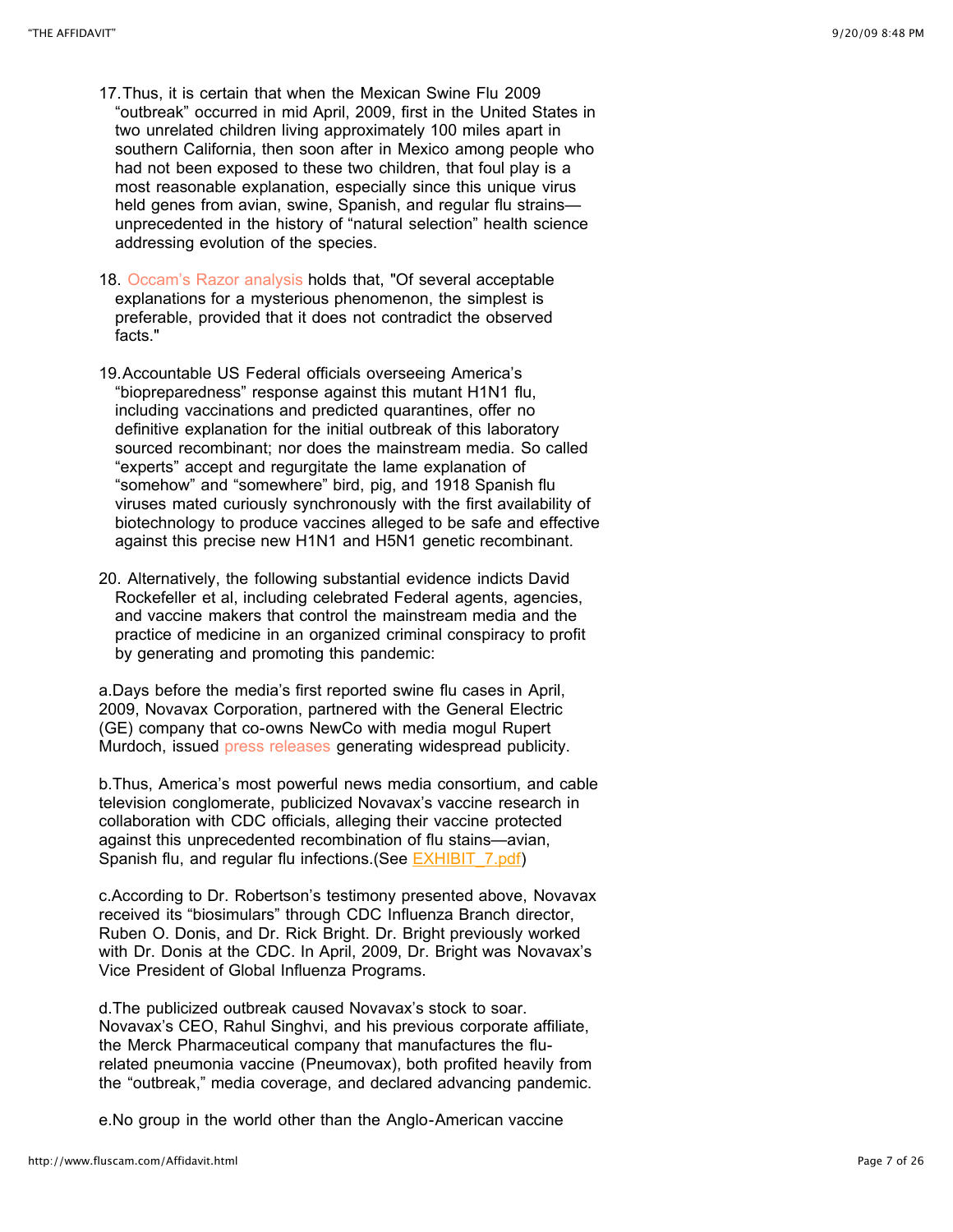"pipeline," with its faucets at the NIBSC and CDC, could supply Novavax's collaborators with the wherewithal to manufacture and release the recombinant virus reported by officials and Reuter's News Service. (See: **EXHIBIT** 8.pdf)

f.A Google search proves Thomas H. Glocer is the Chief Executive Officer of the Thomson Reuters Corporation (TRC) and Director of the TRC that partnered in David Rockefeller's biotechnology trust called "Partnership for New York City," (PNYC). Thomas H. Glocer is also a Merck [pharmaceutical company] Director since 2007, according the Merck company website. (See: **EXHIBIT** 9.pdf.)

g.Two additional "partners" are the New York State Government, and the US Federal Government, likewise advancing vaccine research in partnership with private companies in this PNYC. Both governments then purchase vaccines from other partners in the PNYC.

#### h.The PNYC, according to their website

(<http://www.pfnyc.org/history.html>), was initially formed out of the merger of two organizations: the New York Chamber of Commerce and Industry and the New York City Partnership. The New York Chamber of Commerce was founded on April 5, 1768 by a group of merchants whose purpose was to encourage business and industry, . . . the Chamber remained sufficiently loyal to the [British] Crown to have received a royal charter in 1770 from King George III. . . . After the [Revolutionary] war, . . . the New York State Legislature . . . confirm[ed] their original charter [on April 13, 1784] . . . entitled "An Act to Remove Doubts Concerning the Chamber of Commerce and to Confirm the Rights and Privileges Thereof." . . . Following in the tradition of three generations of Rockefellers who were closely associated with the Chamber, David Rockefeller transformed the organization in 1979. In that year, he founded the New York City Partnership and affiliated it with the Chamber. Although the original Chamber had taken a broad look at what it considered to be "business interests", it was primarily a business advocacy group. Under Rockefeller's vision, the new Partnership would allow business leaders to work more directly with government and other civic groups to address broader social and economic problems in a 'hands on' way. In 2002, the New York City Partnership and Chamber of Commerce became the Partnership for New York City. .  $\cdot$  ."

i.Rupert Murdock is Co-Chairman with Honorary Co-Chairman David Rockefeller in the PNYC.

j.Rupert Murdock's mother, Elisabeth Murdock is Dame Commander of the Order of the British Empire, established by King George V; a Companion of the Order of Australia (AC), which is an order established by Elizabeth II, Queen of Australia. Elisabeth Murdock administers the Royal Woman's Hospital in Victoria, Australia, a vaccine research center and heavy promoter of the swine flu vaccines and drugs for pregnant women.

k.Jerry I Speyer, owner of the Rockefeller Center, is chair emeritus of the PNYC and on their board of directors. He is Chairman and Co-Chief Executive Officer of Tishman Speyer, Chairman of the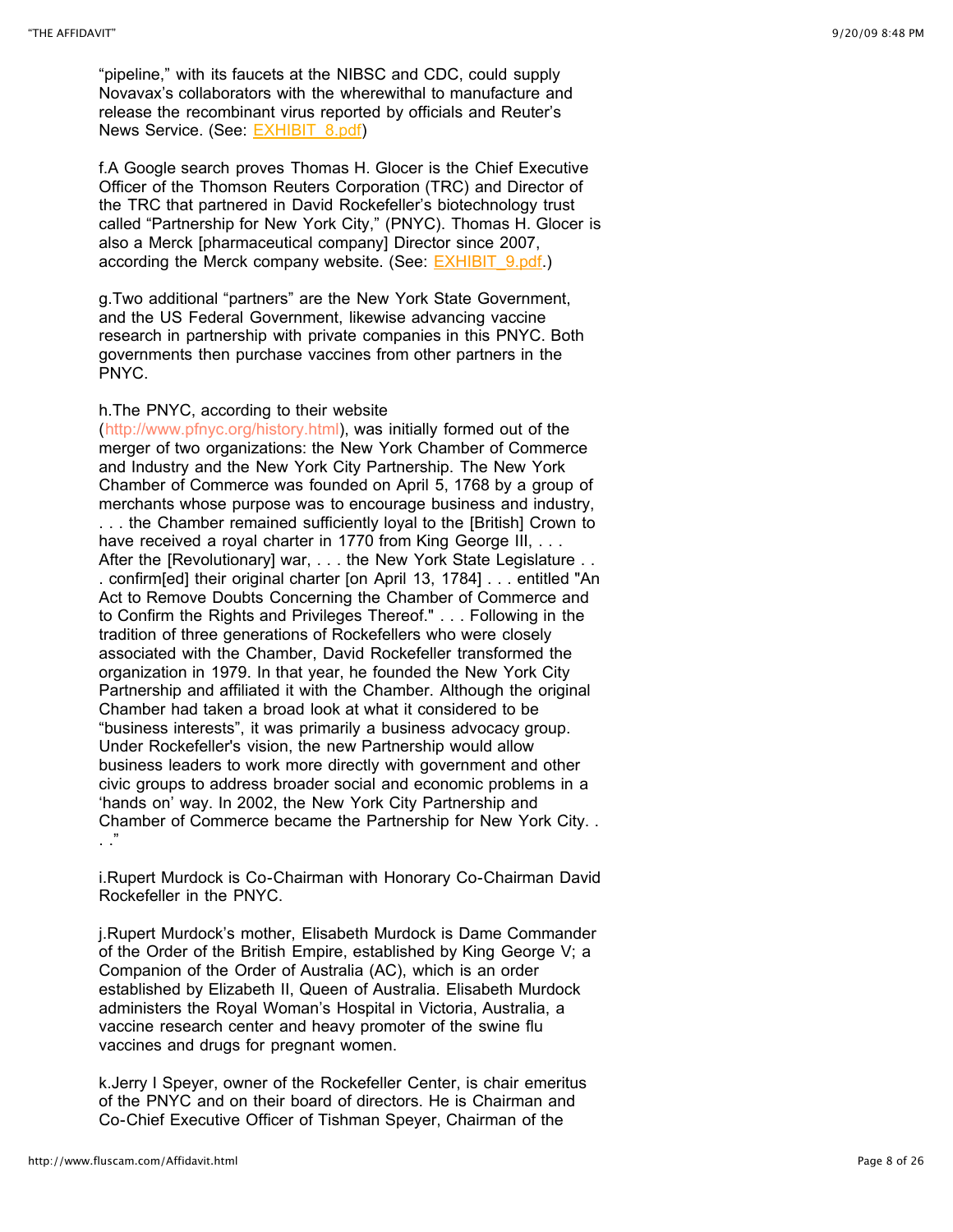Museum of Modern Art, former Chairman of the Board of Directors, the Federal Reserve Bank of New York; chairman emeritus of Columbia University; chairman emeritus of the Real Estate Board of New York; and a member of the David Rockefeller-directed Council on Foreign Relations.

l.Nelson Rockefeller's protégé, Dr. Henry Kissinger, is a highly influential member of [The Council on Foreign Relations,](http://www.cfr.org/about/) composed of the most influential business leaders in America, and his [Kissinger Associates, Inc.](http://www.kissingerassoc.com/) is [Merck and Company, Inc.'](http://www.merck.com/)s leading management consulting firm.

m.Merck and Company, Inc. is the world's largest vaccine maker. The company not only profits from flu frights and pandemics by sales of [Pneumovax,](http://www.merckvaccines.com/pneumProductPage_frmst.html) but also is credited for having spread the AIDS virus, HIV, through contaminated hepatitis B vaccines according to research published in the peer reviewed scientific journal Medical Hypotheses ([Volume 56, Issue 5, Pages 677-686](http://linkinghub.elsevier.com/retrieve/pii/S030698770091171X)) by this affiant.

n.Further evidencing an Anglo-American conspiracy to commit iatrogenocide using vaccines, a CSL Biotherapies report (See: **EXHIBIT** 10.pdf) proves this firm operates one of the world's largest influenza vaccine manufacturing facilities for supply to Australia and global markets. This facility is based in Parkville, Victoria. This document explains the vaccine manufacturing process and exclusive supply of viruses for vaccine research and manufacture from the WHO or the CDC, thusly:

"The first step in making the influenza vaccine is preparing a 'seed' virus. This is a safe form of the influenza virus, which can be grown in hens' eggs to produce the vaccine. Preparation of the seed takes around 3-4 weeks following receipt of a potential candidate virus from international health bodies such as the World Health Organization (WHO) or the US Centers for Disease Control and Prevention (CDC)."

o.So Ruben O. Donis at the CDC had to have sent the H1N1 and H5N1 viruses needed for vaccine manufacture to Novavax, where the CDC's former Dr. Rick Bright, is now implicated in this conspiracy to commit genocide by way of flu vaccines.

p.CSL's primary H1N1 swine flu vaccine testing site is closely linked to Rupert Murdock. Murdock funds the Murdock Children's Research Institute (MCRI) of Victoria, Australia. His daughter-in-law, Sarah Murdock, is an Ambassador for the MCRI, and a member of its development board since 2000. Murdock's mother's, Royal Woman's Hospital is testing the H1N1 vaccines, at the time of this writing, on children and pregnant women.

q.The Associate Director of Clinical Development for vaccines at CSL is Dr. Michael Greenberg. CSL is conducting H1N1 vaccine studies on babies at the Murdock Children's Research Institute, according to the MCRI website. (See: [EXHIBIT\\_10.pdf\)](http://www.fluscam.com/Affidavit_files/EXHIBIT_10_1.pdf) Dr. Greenberg joined GlaxoSmithKline in 2005, and CSL in 2009, further evidencing Rupert Murdock's ties to SmithKline and CSL.

r.The MCRI is the largest child health research and vaccine testing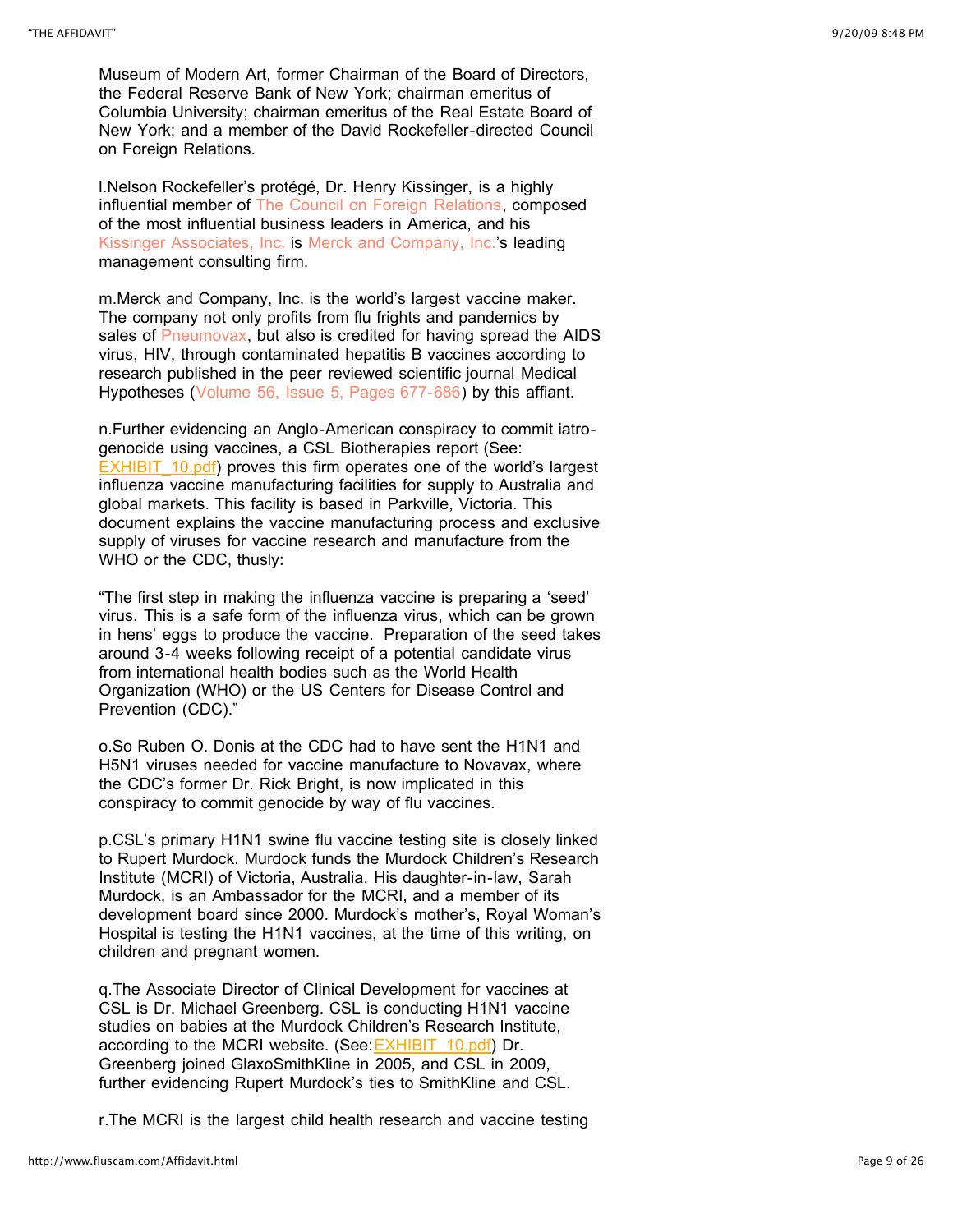institute in Australia. It researches childhood diseases, including many that are vaccine-induced autoimmune diseases associated with antigenic complex formation from geneto-protein recombinations and blood intoxications.

s.Antigenic complex formation is the primary mechanism recognized by immunologists for the generation of myriad auto-immune diseases that result from vaccine-induced/unnatural over-stimulation of the immune system whereafter immune cells are hyper-activated to autogenically attack the body instead of simply the infectious agent/ pathogen or antigen. The medical community calls this autoimmune dysfunction.

t.In September 2009, babies and children were being recruited by the MCRI, for ["a pandemic H1N1 swine flu vaccine trial"](http://www.mcri.edu.au/pages/research/news/2009/7/swine-flu-vaccine-trial-in-children-set-to-start.asp) in Melbourne wherein "about 100 Victorian children aged between 6 months to eight years" were selected for study in collaboration with the University of Melbourne and Federal Government of Australia.

u.This historic testimony evidencing fraud and ongoing genocide within the medical and public health sectors of the WHO-directed US, UK, and Australian governments is best reconciled by medical sociologist Stephen Kunitz's 2000 report in the *Journal of the American Public Health Association* ([Vol 90;10:1531-39](http://www.pubmedcentral.nih.gov/articlerender.fcgi?artid=1446376)) wherein he concluded wherever Anglo-American multi-national corporations travel, so goes genocidal depopulation of native people.

v.Now this affiant is aware that White House Environmental Advisor for Barack Obama, [Van Jones,](http://voices.washingtonpost.com/44/2009/09/06/van_jones_resigns.html) resigned for signing a petition in 2004 asking for an investigation of high level Bush administration officials implicated by foreknowledge in the September 11, 2001 World Trade Center "terrorist" attacks that immediately killed more than 3,000 people and many more from respiratory related ailments.

w.This infamous New York site is now home to the PNYC—the world's most powerful biotechnology trust established by David Rockefeller in 1979 with co-partner and co-chairman Ruppert Murdock.

x.It must be known that New York's United Nations building was constructed using Rockefeller money. The United Nations's WHO was established thereafter by the Rockefeller family's foundation in 1948--the year after the same Rockefeller cohort established the CIA. Two years later the Rockefeller Foundation established the U.S. Government's National Science Foundation, the National Institute of Health (NIH), and earlier, the nation's Public Health Service (PHS).\*\*

y.It must be further understood that England's colonialism has transitioned into neocolonialism, commonly called globalism. British influence has evolved most apparently and consistently with financial support by the European banking community led by the Rothchild family that has, according to geopolitical and economic historians, heavily financed Rockefeller family interests since the late 1800s, and vaccination campaigns have been a part of this global conquest agenda.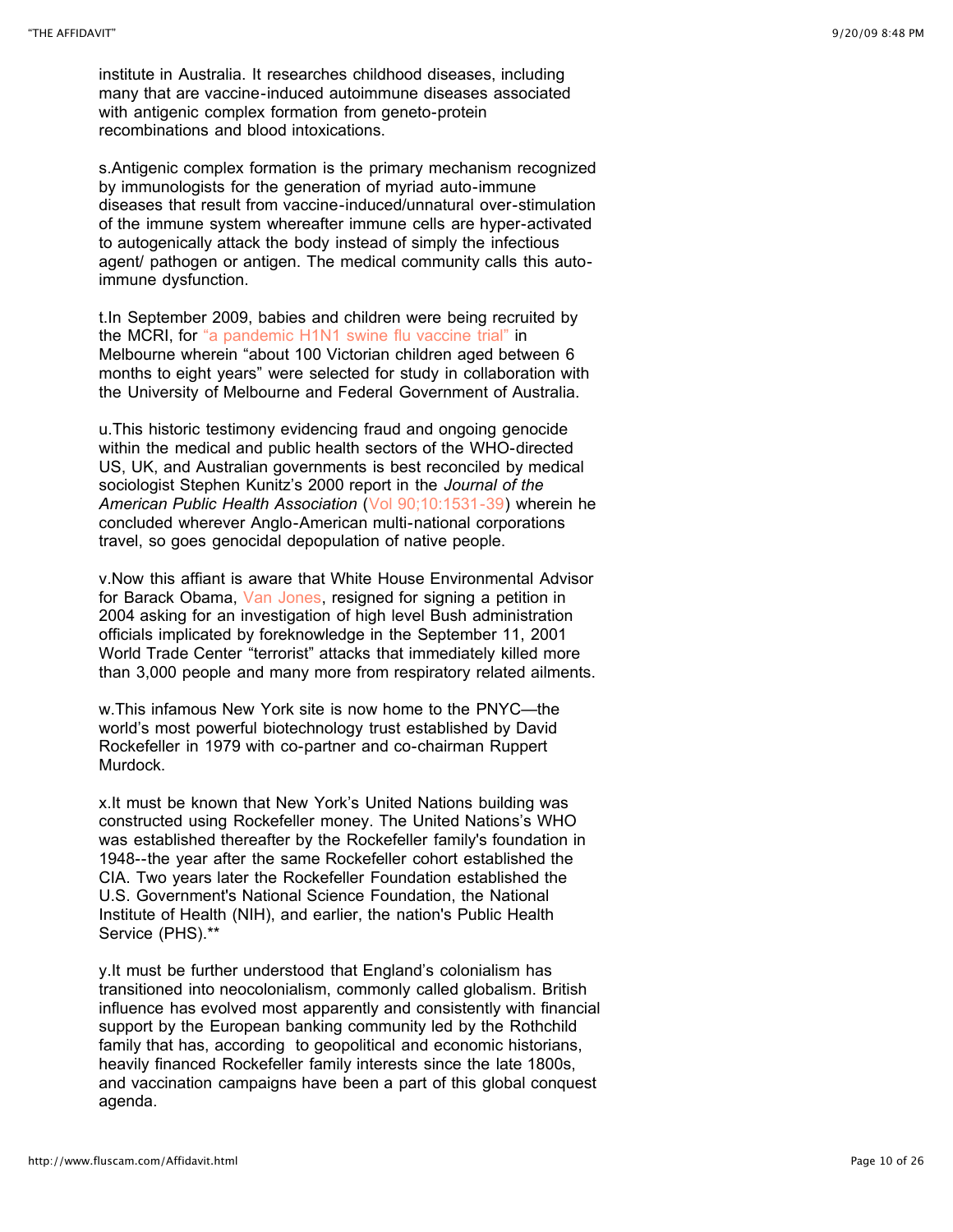z.Population reduction by vaccination for eugenics and genocide has earlier examples. Kunitz wrote about the Yanomami Anglo-American genocide in Venezuela. In 1968, very deadly and obviously [contraindicated Edmonson B measles vaccine was administered by](http://www.guardian.co.uk/world/2000/sep/23/paulbrown) James V. Neel and colleagues to conduct genetic studies funded by the Rockefeller Foundation and US Atomic Energy Commission that maintains obvious ties to British commissioners. This vaccine caused the death of several thousand Yanomami. Lesser-known examples of vaccine-induced genocides involve the polio and hepatitis B vaccines as published by this affiant in 2000 in the journal *Medical Hypotheses*; and the Tuberculosis skin testing genocide ongoing in Hawaii as published in [Medical Veritas in 2007](http://www.medicalveritas.com/images/00163.pdf) (4:1505–1509).

aa.The eugenics movement began at Rockefeller and Carnegie funded Cold Spring Harbor Labs in New York. Eugenics investors in genetic engineering and "population management" extended their institutional control over Nazi Germany; advancing "showers" with IG Farben and Bayer Corporation supplied Zyclone B. Concentration camp victims believed they were taking showers for "public health" and "disinfection," not for "racial hygiene." Later eugenics "experiments" included Tuskeegee's syphilis study administered on behalf of Rockefeller interests by the U.S. Public Health Service.

bb.I testify as an expert in medical sociology and vaccine virology this is not "conspiracy theory," but a certifiable "conspiracy reality" operating in health science sustained by a "conspiracy of silence" infecting responsible journalists, the media, and the American people. It is a sociopolitical pathology preventable only by the free exercise of our First Amendment right to a free press. Given the manner in which the defendants control the media, however, including the medical scientific media, America's founding fathers objective to secure civil rights and happiness by way of a free press has been substantially negated by these criminals.

cc.In the United States, the NIH, PHS, and the American Academy of Pediatricians (AAP) have incestuous relationships with "BigPharma" and its ring of organized PNYC criminals. These agencies and official agents minimize vaccination risks, deny vaccine ingredient toxicities (e.g., mercury and the vaccine additive MF59 (Novartis/CHIRON) or ASO2-4 (Glaxo-SmithKlein) containing squalene and IL-2); and promote vaccination policies ignoring reason and legitimate cautions based on published science.

dd.The reach and impact of the defendants' trust, the PNYC, obviously taints geopolitics, economics, and vaccine science globally. For example, according to recent Biomedical Research [Alliance promotions, and PNYC promotions, Kathryn S. Wylde, t](http://www.newyorkfed.org/newsevents/news/aboutthefed/2009/an090727.html)he President and CEO of the PNYC since 1982, was appointed to the Board of Directors of the Federal Reserve Bank of New York in [2009. She describes Asian financial influence on the PNYC thusly:](http://www.newyorkfed.org/newsevents/news/aboutthefed/2009/an090727.html) 

ee."The announcement of the China Center is a step toward economic recovery for New York. The Vantone Group's commitment to helping New York become the western headquarters location for the increasing number of global businesses coming out of China is extremely important to our city's future as a global capital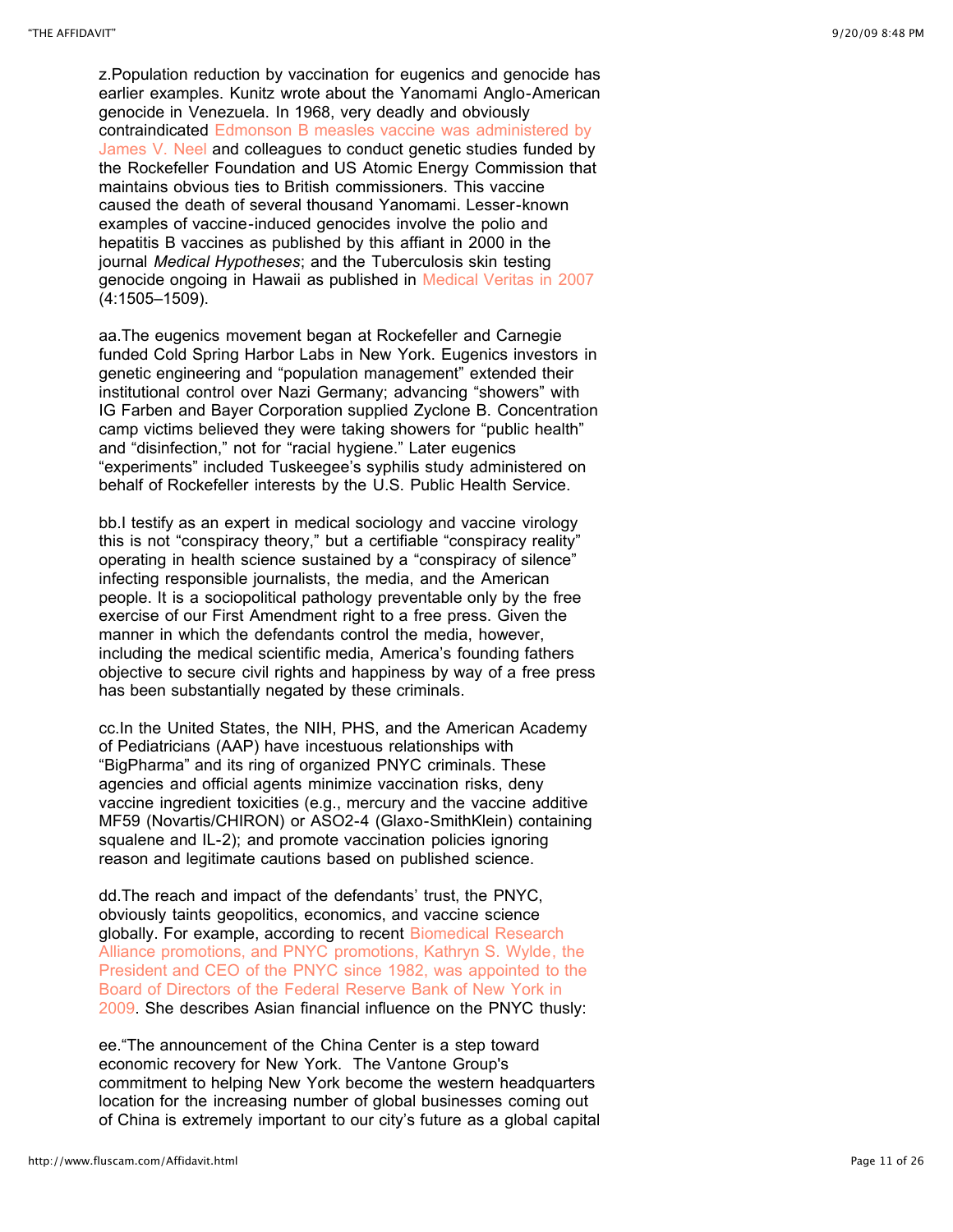of business and finance."

ff.The "China Center" lease is being administered by Silverstein Properties, Inc. a "partner company" in the PNYC. It is owned by Larry A. Silverstein, the infamous real estate tycoon, and alleged heroin drug trafficker, who cashed in on his timely \$3.2 billion lease of the World Trade Center property seven weeks before "9-11" (2001). The subsidiary of GE Capitol, Industrial Risk Insurers company, paid some of Mr. Silverstein alleged loss of \$7 billion needed to reconstruct the new World Trade Center.

gg.The top 5 floors of this new construction, "Chinese Center" is administered by Vantone Group director Feng Lun (pronounced Fung LEW-in).

hh.Feng Lun, according to Mr. [Silverstein's press announcement](http://www.silversteinproperties.com/news/tycoon-of-chinese-real-estate-is-leasing-at-trade-center-site), is "a pioneer of China's booming real estate market, so influential that some of the biggest names in American real estate, like Jerry Speyer, Mortimer Zuckerman and Sam Zell, have expressed an interest in forming a partnership with him."[Emphasis added.](See: [EXHIBIT\\_11.pdf.](http://www.fluscam.com/Affidavit_files/EXHIBIT_11.pdf))

ii.The Mortimer B. Zuckerman Research Center (MBZRC) is the namesake created by the chairman and co-founder of the publicly traded Boston Properties, also a partner company in PNYC. The Center is associated the Memorial Sloan-Kettering Cancer Center and Rockefeller University. Zuckerman is also editor-in-chief of U.S. News and World Report and publisher of the Daily News. A Harvard Law grad, he is also member of the Council on Foreign Relations largely directed by honorary PNYC chairman, David Rockefeller. Mr. Zuckerman is a fixture on Sunday talk shows like The McLaughlin Group. Zuckerman is reported to have an estimated net worth of \$2.8 billion. Mr. Zuckerman, a candidate for US Ambassador to Israel, is also a leading financier of the American Lyme Disease Foundation that heavily promoted SmithKline company's disastrous Lymerix vaccine. This vaccine was pulled from the market following hundreds-of-thousands of reported cases of recipients suffering post-vaccination symptoms of Lyme disease.

jj.Another major promoter and Federal Government endorser of SmithKlein's toxic and terminated Lyme disease vaccine is the US Federal Government's, National Institute of Health, National Institute for Allergies and Infectious Diseases (NIAID) Director, Anthony S. [Fauci, upon whom Mr. Zuckerman bestowed an "America's Best](http://www.usnews.com/features/news/special-reports/best-leaders.html) Leaders" award on November 24, 2008.

kk.At this same meeting Mr. Zuckerman provided the same award to David Baltimore, the senior pioneer of retroviral research associated with HIV/AIDS-like immunodeficiency bioengineering during the Special Virus Cancer Program (SVCP).

ll.The SVCP was speciously investigated in 2002 by the United [States General Accounting Office \(GAO-02-809R Origin of AIDS](http://www.gao.gov/new.items/d02809r.pdf) Virus), that concluded its fraudulent study in June 17, 2002. The investigation was forced by persecuted, and later incarcerated, Honorable Ohio Congressman, James A. Traficant, Jr. Mr. Traficant has decried his persecution by a "Jewish conspiracy" with intimate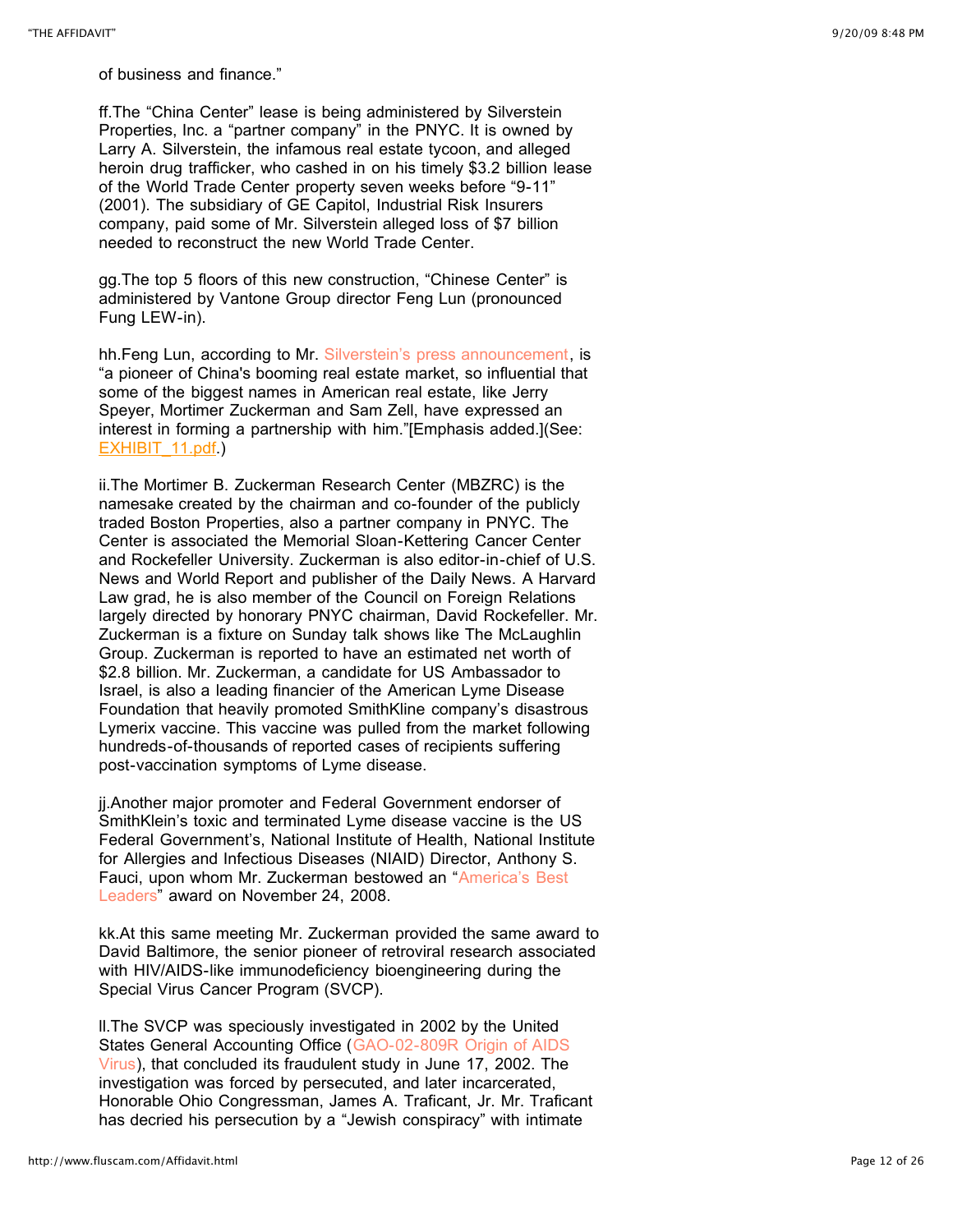ties to Israel and intelligence organizations that adequately describes the defendants in this case.

mm.The SVCP is undoubtedly linked to the origin of HIV/AIDS as evidenced by its documentation revealing HIV co-discoverer, Dr. Robert Gallo, and his employment with the National Cancer Institute overseeing Litton Bionetics's contract (71-2025) (See: EXHIBIT 12) "Investigation of Viral Carcinogenesis in Primates," as "Project Officer." This document relates to the Merck company SVCP contract (71-2059) "Oncogenic Virus Research and Vaccine Development," directed by Dr. Maurice Hilleman. (See: **EXHIBIT** 13.pdf)

nn.Before his death, Dr. Hilleman, Merck's vaccine division chief, stated that he brought the AIDS virus into North America in contaminated monkeys destined for vaccine research at Merck. This suppressed interview was posted by this affiant on You Tube where [it is currently viewable, \(See: YouTube's "Merck Vaccine Chief](http://www.youtube.com/watch?v=edikv0zbAlU) Brings HIV/AIDS to America")

oo.Litton Bionetics also exclusively administered the NCI's facilities at Fort Detrick, Maryland at the time Litton supplied chimpanzees were used by the CDC, FDA, NIAID, and the Merck drug company to produce four subtypes of hepatitis B virus vaccines for testing on at least three known populations: 1. homosexual men in New York City, 2. African villagers in Zaire/Congo/Uganda, and 3. Willowbrook State School for mentally retarded children on Staten Island in New York. The latter studies were conducted under U.S Army contract with the New York University Medical Center's Dr. Saul Krugman. (See: [EXHIBIT\\_14.pdf\)](http://www.fluscam.com/Affidavit_files/EXHIBIT_14.pdf)

pp.Thus, the leading HIV/AIDS institute in the US, the NIAID, directed by the leading American infectious disease official, HIV/AIDS czar, and leading swine flu vaccination proponent, Dr. Anthony Fauci, has grossly and criminally neglected compelling documents and solid science that indicts Merck, the FDA, CDC, and his own NIAID. The suppressed and neglected evidence proves the origin of the world's deadliest plague, AIDS, was triggered by hepatitis B vaccinations advanced by this alliance between these defendants' public and private enterprises. (See: [EXHIBIT\\_15.pdf\)](http://www.fluscam.com/Affidavit_files/EXHIBIT_15.pdf)

qq.Additional analysis of published genetic analyses concordant with this suppressed thesis and documented history of the SVCP, and related HIV activity, will prove to any reasonable person the NIAID played a central role in the aforementioned hepatitis B vaccine studies. (See: USDHEW Virology: Volume 4—Control of Viral Infections. NIAID Task Force Report. Bethesda, MD: Public Health Service, NIH, 79-1834, 1979, p. 20; 65-78) (See again: [EXHIBIT\\_15.pdf\)](http://www.fluscam.com/Affidavit_files/EXHIBIT_15_1.pdf)

rr.Related to current swine flu propaganda, the NIAID director, Dr. Fauci, has been heavily [promoting swine flu vaccinations](http://www.voanews.com/english/archive/2009-04/2009-04-29-voa14.cfm?CFID=285117998&CFTOKEN=28254630&jsessionid=8430f8808979be5360dd775e78c637111621) by way of the defendants' media properties as he did previously with the Lyme vaccine.

ss.Dr Fauci was also senior author on the New England Journal of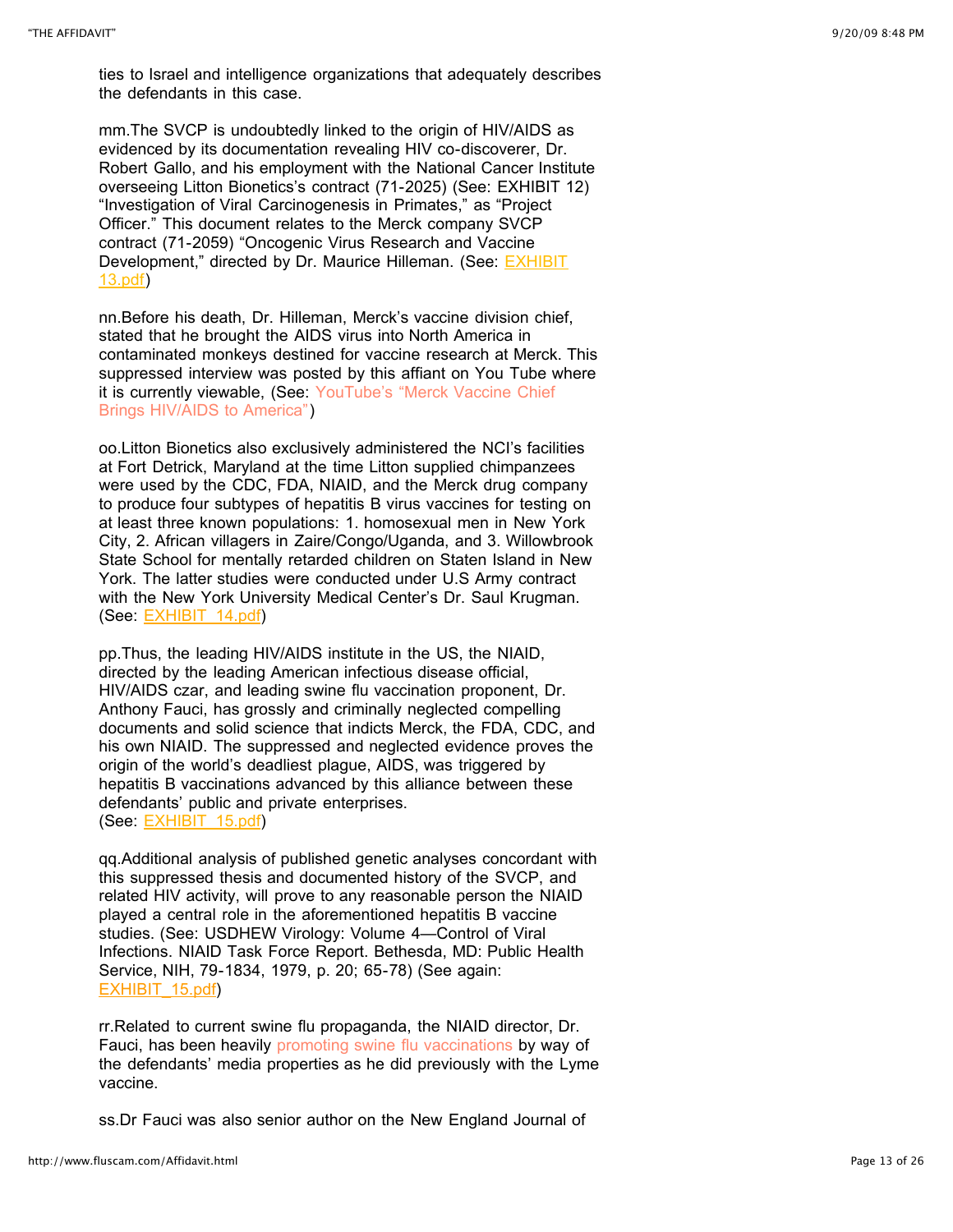Medicine's article detailing a suspiciously incomplete developmental history of this novel H1N1 virus. (See: NEJM Vol. 361;3:225-229, July 16, 2009.

tt.The NIAID and Dr. Fauci operates subject to Central Intelligence Agency (CIA) review and direction according to [CIA documentation](http://content.nejm.org/cgi/content/full/361/3/225) and the [Washington Post.](http://www.highbeam.com/doc/1P2-523330.html) (See: [EXHIBIT\\_16.pdf](http://www.fluscam.com/Affidavit_files/EXHIBIT_16.pdf))

uu.Dr. Fauci is also co-patent holder (No. 5,696,079; Dec. 9, 1997) (See: **EXHIBIT** 17.pdf.) on "Immunologic enhancement with intermittent interleukin-2 therapy" described as being central to gene therapies and the future of "geneto-pharmaceuticals." The Assignee on this patent is: The United States of America as represented by the Department of Health (Washington, DC).

vv.The [Associated Press](http://www.capitolhillblue.com/artman/publish/article_6009.shtml) reported that the government owns the patents and the scientists are listed as inventors so they can share in licensing deals struck with private manufacturers. . . . Fauci received \$45,072.82 in royalties since 1997 when the government licensed the treatment they invented to drug maker Chiron Corp. Fauci, allegedly, donated his royalties to charity to avoid conflict-ofinterest charges. But he admitted it was his decision to make to withhold disclosures to patients undergoing tests of IL-2 under his supervision.

ww.Thus, Dr. Fauci's co-patent filing evidences entrepreneurship of the US Federal Government, through its Department of Health, at the expense of taxpayers, in this valuable biotechnology now licensed to CHIRON Corporation, makers of the swine flu vaccine adjuvant additive MF59 with squalene. (See: **EXHIBIT\_18.pdf.)** 

xx.I am aware of substantial scientific evidence, some of which was attended by the United States Congress during its investigation into Gulf War Syndrome, that [squalene adjuvant is implicated](http://www.autoimmune.com/SqualeneInVaccine.html) in poisoning masses of military personnel who received the anthrax vaccine.

yy.Regarding the history of IL-2, now in vaccine adjuvant, on Monday, Oct. 6, 2008, Dr. John Niederhuber, the director of the NCI, told Lawrence K. Altman of the [New York Times](http://www.nytimes.com/2008/10/07/health/07nobel.html) that Dr. Gallo "was instrumental in every major aspect of the discovery of the AIDS virus." He added: "Dr. Gallo discovered interleukein-2 (Il-2), an immune system signaling molecule, which was necessary for the discovery of the AIDS virus, serving as a co-culture factor that allowed the virus to grow." Dr. [Fauci added](http://www.nytimes.com/2008/10/06/world/europe/06iht-nobel.4.16731634.html) to this, "There's no doubt that Bob Gallo made enormous contributions to AIDS research, and if the Nobel rules allowed four recipients, Bob would belong in the group". . . .

zz.I am also aware that IL-2 is the "common denominator" among immune system functions, (See: **[EXHIBIT\\_19.pdf](http://www.fluscam.com/Affidavit_files/EXHIBIT_19.pdf))** and can cause [severe side effects](http://www.aegis.com/pubs/bala/1996/BA960809.html). IL-2 has been recommended for adjuvants. (See: **EXHIBIT** 20.pdf) New research on Dr. Fauci's IL-2 in the "proprietary" formula of swine flu vaccine adjuvants show IL-2 caused no benefit whatsoever stimulating the immune systems of 5,8000 subjects at a cost of \$85 million. CHIRON and taxpayers [paid the tab. Yet, more money and time will be spent researchin](http://www.nih.gov/news/health/feb2009/niaid-10.htm)g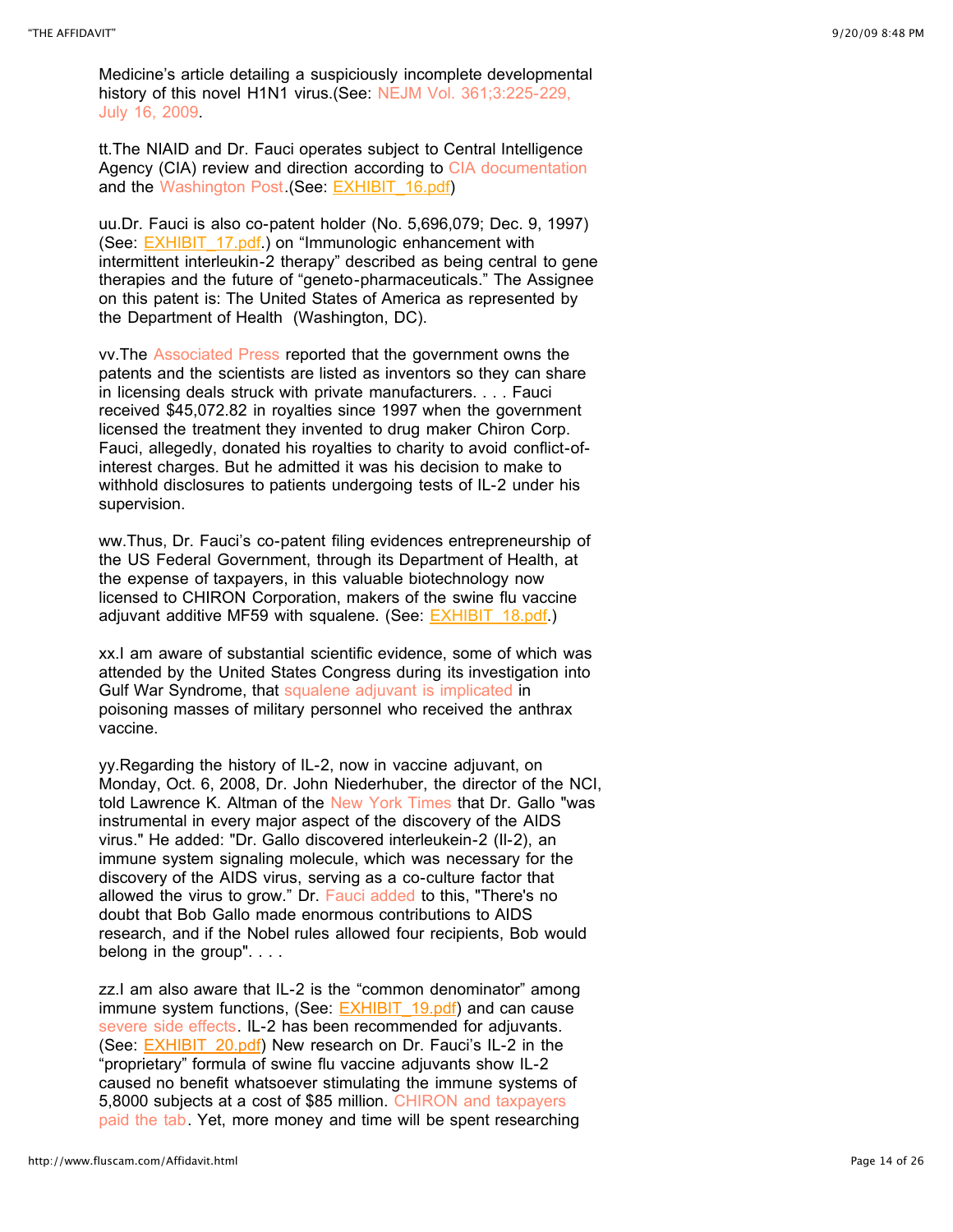Drs. Fauci and Gallo's darling drug.

aaa.Regarding the other principle ingredient in adjuvants, according [to Dr. Andrus Brun Laursen, the amount of squalene in the](http://www.globalresearch.ca/index.php?context=va&aid=14851) Pandremix vaccine made by GlaxoSmithKlein is far more concentrated in the swine flu vaccine than in anthrax vaccine implicated in producing Gulf War Syndrome.

bbb.CHIRON's MF59 adjuvant used in the 2009 swine flu vaccines by GlaxoSmithKline and Novartis, and Merck's Lymerix vaccines, contain squalene along with Dr. Fauci's co-patented Interleuken-2, preferred by the drug trade due to its toxic side effects as this makes money for shareholders in BigPharma.(See: **[EXHIBIT\\_20.pdf\)](http://www.fluscam.com/Affidavit_files/EXHIBIT_20_1.pdf)** 

ccc.The aforementioned evidences how the American people are being psychologically abused--"brain-washed," sensitized, and traumatized--by the trust's media; and physically assaulted with painful poisonous injections delivering blood contaminations to the ill-informed generally objecting public.

ddd.From the view of theologians, people shall reap what they sew- -humanity is being seduced by persuasive media to be physically poisoned by misplaced faith in the CDC, FDA, AAP, NIAID, PHS, NCI; and in Novartis, Novavax, SmithKlein, Merck, CSL, and Baxter Corporation's vaccines. Rather than reinforcing the sacred dictim, "In God We Trust," the PNYC trust conditions people to place faith in medical deities (MDs) to advance an obviously genocidal agenda- -the 2009 Swine Flu vaccination campaign. Thus, the constitutionally guaranteed religious freedom from "mandated" blood intoxications (as per Leviticus 19:19) are being attacked and suppressed by Anglo-American agents for David Rockefellers PNYC trust.

eee.Among the trust's deceptive, coercive, unethical, and fraudulent media machinations is their promoted myth that vaccinations are "mandatory" when, by Constitutional law, they shall be voluntary for all who honor of religious beliefs and others philosophically-inclined to refuse given equal protection under the law.

fff.Another second key deception is the notion that "immunization" means "vaccination" or visa versa; when, in fact, "immunization" traditionally referred to a natural exposure to antigens and innate immune response associated with acquiring lasting natural immunity. The word "vaccination," alternatively, refers to a medical procedure that typically triggers hyper-sensitization reactions within the lymphatic system.

ggg.Another fraudulent myth is that the FDA tests products and/or assures safety and efficacy of vaccines. This myth persists due to continuous reinforcement by the news media controlled by the trust, and brainwashed or blindly-biased health officials that repeat this seductive mantra--"vaccines are safe and effective."

hhh.These intentional obfuscations by the media and institutionalized medicine and public health, manipulated and misdirected by the trust, illustrate the social engineering and cross-cultural suppression of native and traditional beliefs in natural healing, immunocompetence, and spiritual metaphysics involved in natural healing,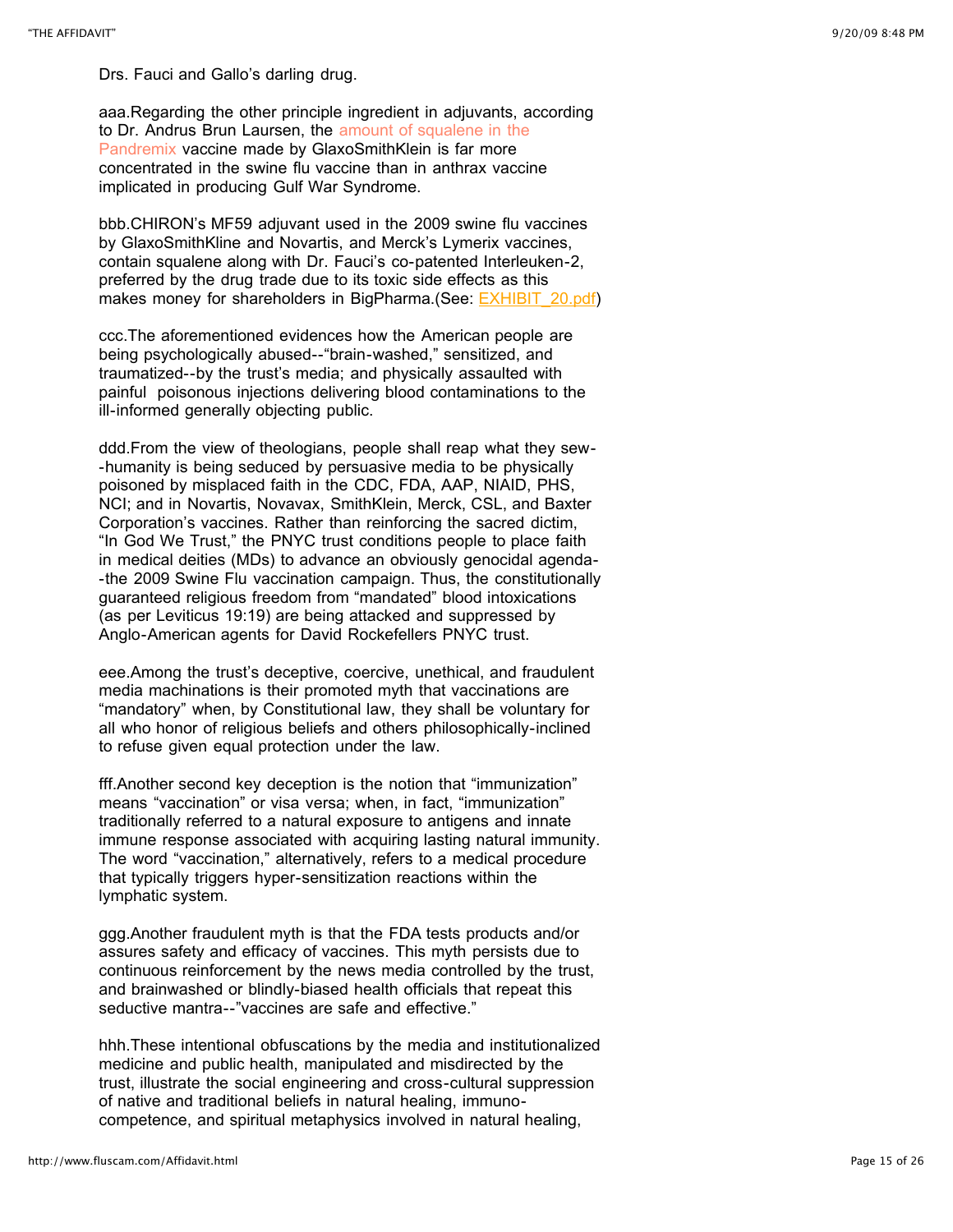sustaining wellness, and spontaneous recovery.

iii. And unless We the People diagnose and treat the root causes of this genocidal imposition--a psycho-social, geopolitical, economically debilitating, physically-enslaving pathology, humanity may literally go extinct from genetic mutations and chemical intoxications.

jij. Alternatively, the recognition and celebration of spiritual immunity bio-energetically commanding natural physical immunity through electro-genetic and hydrosonic processes, must be reexamined and culturally restored. As spiritual beings, humans deserve spiritual solutions more than physical chemical intoxications. The suppressed fields of homeopathy and electroacupuncture demonstrate conclusively efficacy in this regard; yet we see no homeopaths in American hospitals today.

kkk.Supermarkets are even used to peddle vaccines as if medical markets are insufficient. "Safeway" stores seduce shoppers in the US and UK offering [10% discounts](http://74.125.95.132/search?q=cache:45zk-0Uhg9UJ:community.safeway.com/+Safeway+10%25+discount+flu+vaccines&cd=6&hl=en&ct=clnk&gl=us&client=firefox-a) to anyone impulsively inoculated. Who saves? The company owner, Kohlberg Kravis Roberts is partnered with several members of Rockefeller's PNYC trust. Moreover, Safeway's CEO, Steven H. Burd, is Founder of the Coalition to Advance Healthcare Reform (CAHR), the movement's most outspoken salesman. Allied members include: Merck & Company, Inc., Glaxo-SmithKlein, Eli Lily and Company, Pfizer Inc., and America's leading vaccine testing organization Kaiser Permanente.(See: [EXHIBIT\\_22.pdf\)](http://www.fluscam.com/Affidavit_files/EXHIBIT_22.pdf)

lll. Beyond this gross criminal seduction that neglects natural, alternative and complementary care in "health care reform," the obvious intent of the Federal Government officials, in partnerships and collaborations with pharmaceutical and media industrialists, to engage in organized crime by conspiring to commit psychological warfare to effect a genocidal vaccination agenda is proven by:

- i) Gross chronic criminal irresponsibility for safety testing lasting adequate lengths of time to provide reasonable assurances that new or old vaccines are safe, and will not cause disease or premature death months and years after inoculations.
- ii) Reliance of Federal licensing officials on studies and data exclusively provided by drug companies--vaccine makers who have consistently manipulated data for profit.
- iii) Gross criminal neglect of readily available, lower-to-no cost, risk reducing/zeroing, highly reliable [natural alternatives](http://www.fluscam.com/FLU_%22TO_DOs%22.html) to risky vaccinations and chemotherapies for the flu (e.g., Tamiflu), such as [mega-doses of Vitamins C and D](http://www.fluscam.com/FLU_%22TO_DOs%22.html), or the new [silver hydrosols](http://www.nanoceo.net/nanorisks/silver-particles) (e.g., [OxySilver](http://www.oxysilver.com/)). If health officials were not subject to a drug-cult mentality they would be educating the public appropriately how to avoid or recover most naturally and cost-effectively from the flu.
- iv) Gross criminal malfeasance in co-creating persuasive deadly propaganda that generates fears and phobias in people everywhere adding to the psychosocial, economic, and ecological burdens of water polluting and behavior modification from antidepressant drugs' uses and abuses.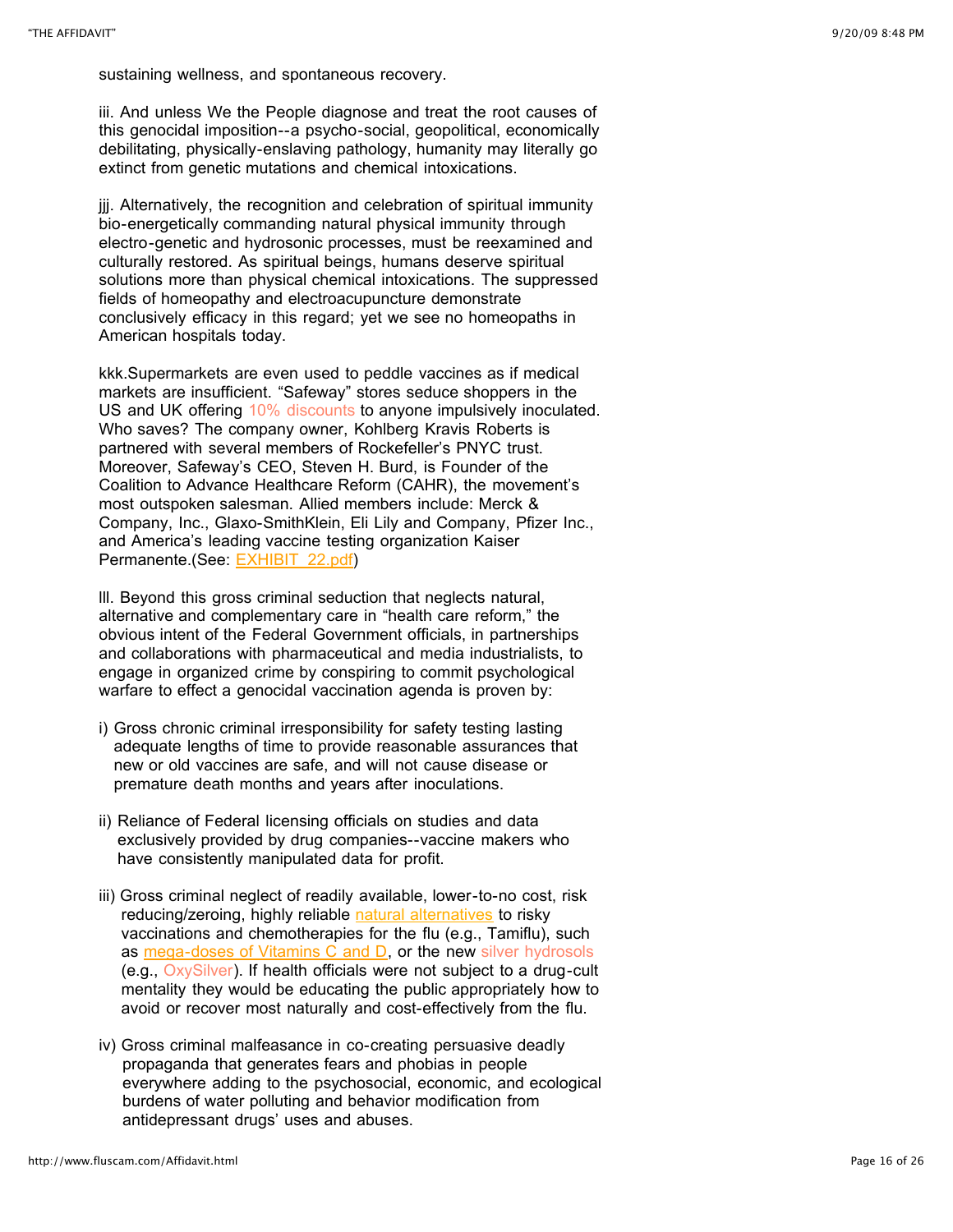- v) Gross criminal failure of Federal officials to establish legitimate vaccine reaction reporting, data collection, injury analysis, and compensation protocols. Today, certifiable reporting of vaccination injuries and illnesses are grossly/criminally neglected, often intentionally hidden; and compensation is non-existent for the vast majority of people injured. For instance, the "Thimerosal VSD Study, Phase I, Update 2/29/00" produced for the CDC, then censored and later altered before publication, gives officials fraudulent information and license to claim mercury in vaccines and recipients is safe at concentrations far exceeding Environmental Protection Agency toxic dose limits. ([EXHIBIT\\_23.pdf\)](http://www.fluscam.com/Affidavit_files/EXHIBIT_23.pdf)
- vi) Deliberate obfuscation of the meanings of the words "vaccination" and "immunization," the former reflecting an administrative [process imposing man-made intoxication, the later a natur](http://www.drlenhorowitz.com/Press/press_releases/tuberculosis/release8_hawaii_case.html)al defense process that develops following natural exposures to germs.
- vii) Gross criminal neglect of common sense and reasoned analysis regarding the epidemiological tracking of the 2009 H1N1 flu outbreak's origin; purposefully evading substantial evidence that the current pandemic virus appeared suddenly, suspiciously, unnaturally, and immediately following companies in the PNYC trust issuing vaccine sales propaganda.
- viii) Gross criminal breach of obtaining adequate informed consent for medical experimentation using inadequately tested vaccines. Obviously, new H1N1 swine flu vaccines containing "live" "mock" viruses, "fast-tracked" to provide only a few weeks of safety testing are risky. It is scientifically established, widely known, and criminally neglected that autoimmune reactions to vaccinations and even cancers caused by recombination of unstable viruses commonly take place months or even years to develop following vaccinations.
- ix) Gross criminal breach of informed consent while "mandating" medical experimentation in recipients of new H1N1 swine flu vaccines containing "live" "mock" viruses that are genetically engineered and expected to recombine with other circulating viruses potentially creating more potent pathogenic strains of flu and more dangerous pandemics.
- x) Fraudulent inducements of people of all ages to accept "mandatory" vaccinations for access to schools and workplaces, to avoid fines and quarantines, and/or to avoid persecution by social service agents and agencies involving child custody battles with officials trained and paid to condemn vaccine objectors.
- xi) Gross neglect of human rights and US Constitutional freedoms of: religion, the press, and to life, liberty, and personal pursuits because Federal officials overstep their statutory authorities when "mandating" vaccinations, even during declared epidemics.
- xii) Official malfeasance and neglect of 4th Amendment rights of people to be secure in their persons and houses, without threat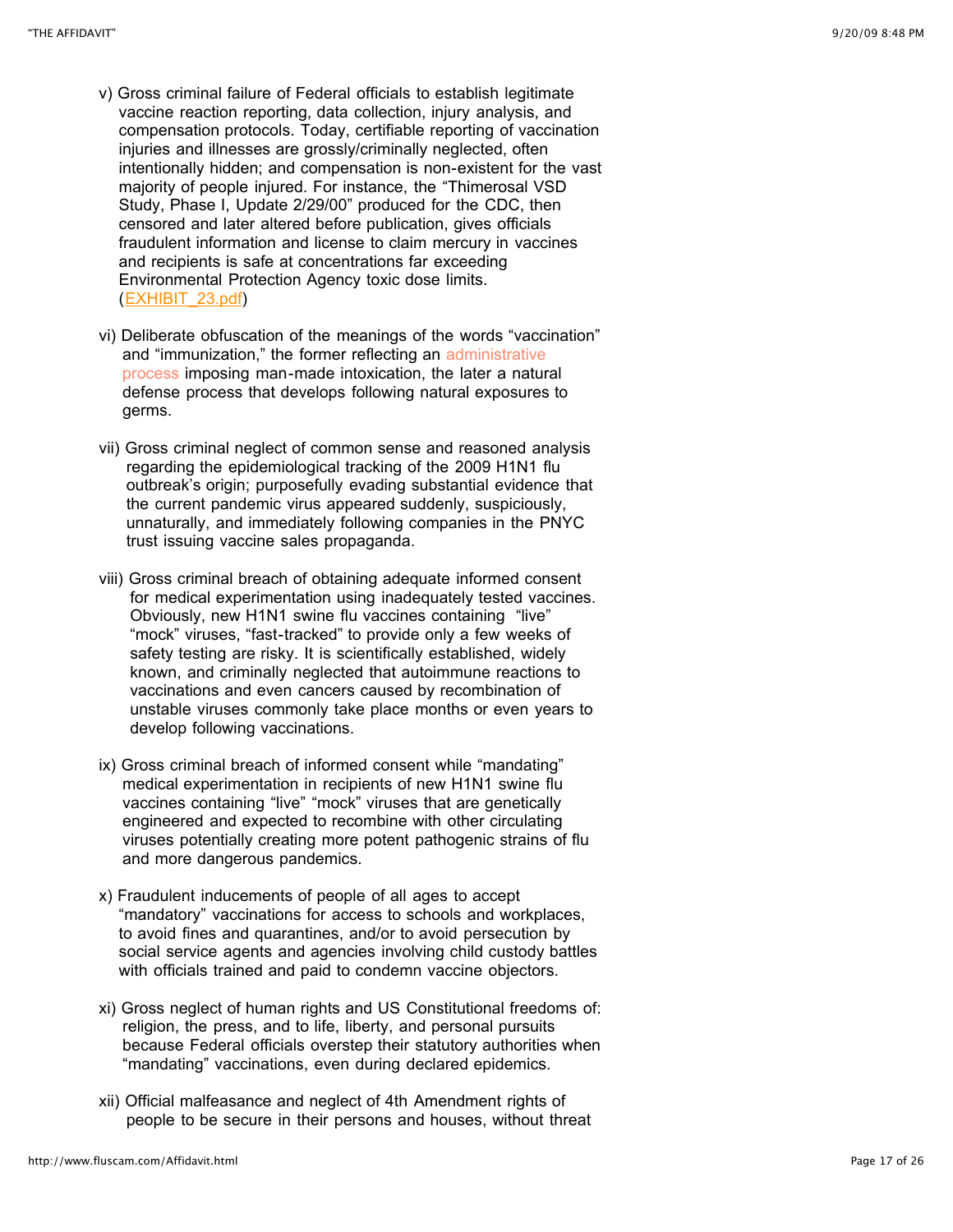of unwanted invasions of their bodies and properties.

- xiii) Official malfeasance and neglect of people's 5th Amendment rights to secure life, liberty, or personal property, including their body sovereigns, and due process of law;
- xiv) Nor shall private property be taken for public use, without just compensation. Without compensating people for the taking of their natural immunity, and natural immune system function, due to the medical intervention and immunological intoxication called vaccination, this Constitutional right is grossly subverted.

[xv\)Gross criminal neglect of the US Genocide Accountability Act of](http://uscode.house.gov/pdf/2007/2007usc18.pdf) 2007, TITLE 18, PART I, CHAPTER 50A, § 1091 wherein "We The People of the United States of America," by way of forced, fraudulently coerced, or extortionately compelled vaccinations, are:

- (1)being killed in sufficient numbers to initiate this complaint and charge of genocide;
- (2)submitting to serious bodily injury;
- (3)being permanently impaired in mental faculties through drugs, including Tamiflu, and by mercury in vaccines linked to neurodevelopmental and behavioral disorders in children, and aluminum in vaccines potentially triggering or aggravating Alzheimer's dementia;
- (4)subject to conditions of life under "mandatory" vaccination containing human sterilizers, toxic chemicals, and foreign genetic materials that are intended to cause the physical destruction of fertility and immunity as it these occur naturally in human bodies according to God's laws; and
- (5)subject to common side effects requiring detoxification, natural remediation, or risky medical interventions yielding further intoxications depopulating the group in whole or in part;
- (6)imposing measures intended to prevent births within the group as [has been documented in Vaccine Wkly \(1995 May 29 - Jun 5:9-](http://www.ncbi.nlm.nih.gov/sites/entrez?db=pubmed&term=Vaccine%20Wkly%20%5Bjour%5D) 10) wherein it states, "[T]etanus vaccines laced with hCG have been uncovered in the Philippines and in Nicaragua. In addition to the World Health Organization (WHO), other organizations involved in the development of an anti-fertility vaccine using hCG include the UN Population Fund, the UN Development Programme, the World Bank, the Population Council, the Rockefeller Foundation, the US National Institute of Child Health and Human Development, the All India Institute of Medical Sciences, and Uppsala, Helsinki, and Ohio State universities." (It should be noted that Barack Obama's science czar, John Holdren, co-authored the book [Ecoscience in 1977](http://www.foxnews.com/politics/2009/07/21/obamas-science-czar-considered-forced-abortions-sterilization-population-growth/) calling for [population reduction through the use of sterilizing vaccinations](http://www.foxnews.com/politics/2009/07/21/obamas-science-czar-considered-forced-abortions-sterilization-population-growth/));
- (7)transfers by force of children of one social group to another group is prohibited under the anti-genocide act--precisely what happened to my daughter in Hawaii [forced to leave High School](http://www.drlenhorowitz.com/Press/press_releases/tuberculosis/release8_hawaii_case.html) for failing to become intoxicated by vaccinations and TB tests. This is happening throughout America when unvaccinated children are forced to take the injection or else suffer the stigma of allegedly presenting greater risk to the community of vaccinated children. This policy is psychologically and emotionally abusive; whereas the vaccination alternative is physically intoxicating, generally stressful, and chronically debilitating.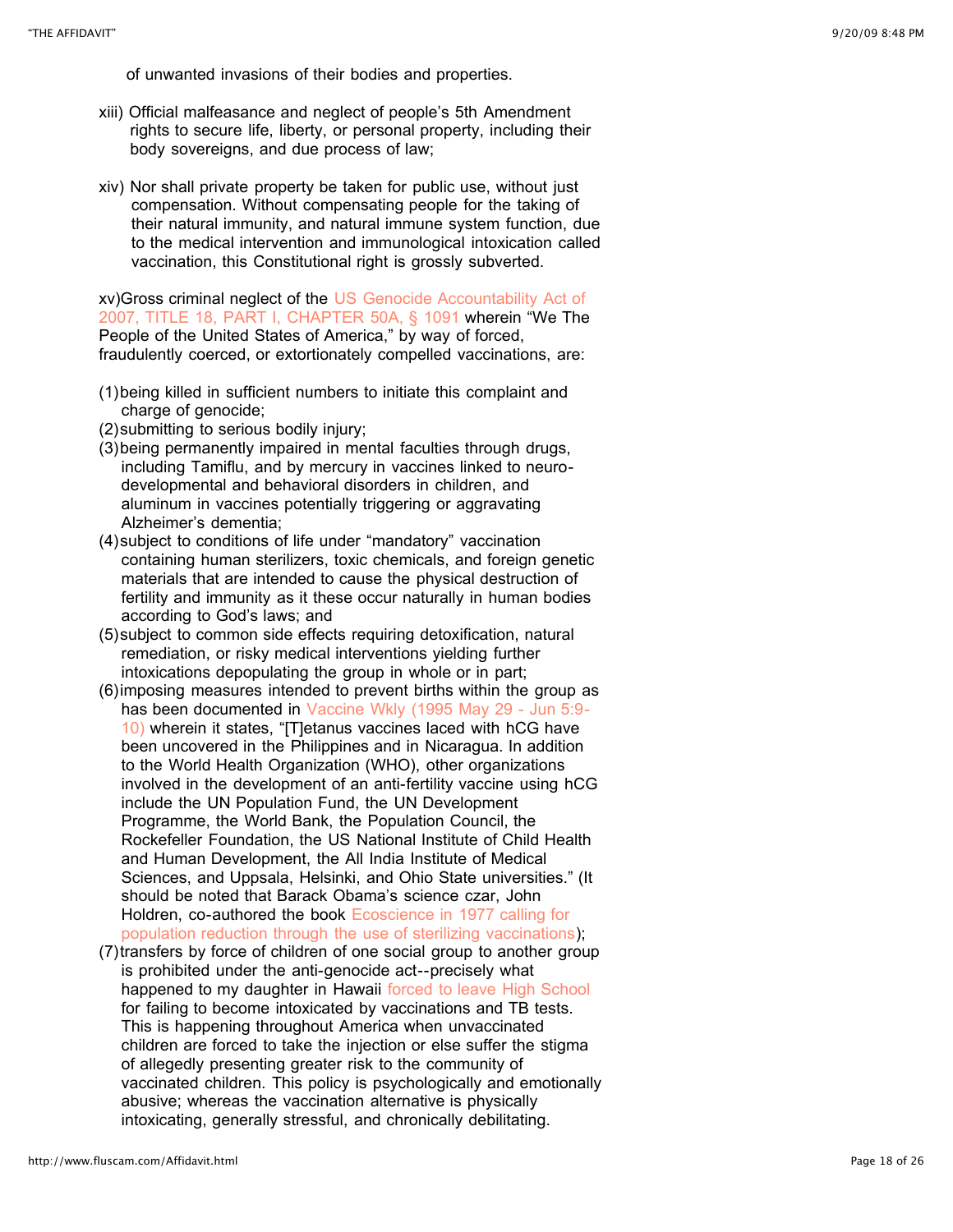20.In conclusion, compelling evidence in this sworn affidavit including EXHIBITS 1 thru 23 is sufficient to persuade most reasonable people that dangerous conflicts of interest between US Federal health officials and this Rockefeller-established trust are grossly genocidal and frankly criminal. This cartel of drug/media industrialists are killing far more than 1 million Americans annually according to my highly conservative calculations as an expert in this field.

21.For reasons written above, I pray that this honorable Court will carefully examine the evidence exhibited and referenced herein, and rule judiciously by granting an immediate injunction on the FDA's licensing and health agencies' administration of the specious swine flu vaccines until this urgent evidencing of genocide and anti-trust violations can be sufficiently studied and due process of law applied.

22.I declare under penalty of law that the foregoing is true and accurate.

DATED: August 22, 2009

Leonard George Horowitz State of Washington County of Pend Oreille

 $\mathcal{L}_\text{max}$  , where  $\mathcal{L}_\text{max}$  and  $\mathcal{L}_\text{max}$ 

Subscribed and sworn to before me, this \_\_\_\_\_\_\_\_\_\_\_\_\_\_\_\_\_\_\_\_\_\_ [day of month] day of \_\_\_\_\_\_\_\_\_\_\_\_\_\_\_\_\_\_\_\_\_ [month], 20 [Notary Seal:]

[signature of Notary]

### RELEVANT FEDERAL LAWS BEING BROKEN

 $\overline{\phantom{a}}$  , and the set of the set of the set of the set of the set of the set of the set of the set of the set of the set of the set of the set of the set of the set of the set of the set of the set of the set of the s

Below is a list of statutes that relate to the criminal violations attested to and evidenced above:

Antitrust Section 1 of the Sherman Act, 15 U.S.C. § 1, provides criminal sanctions against any person "who shall make any contract or engage in any conspiracy" in restraint of commerce. A civil plaintiff must establish that: (1) two or more entities formed a combination or conspiracy; (2) the combination or conspiracy produces, or potentially produces, an unreasonable restraint of trade or commerce; and (3) the restrained trade or commerce is interstate in nature. In a criminal antitrust prosecution, the government must also prove that the defendants intended to restrain commerce and acted with knowledge of the probable consequences of their actions. (e.g., United States v. United States Gypsum Co., 438 U.S. 422, 444 (1978).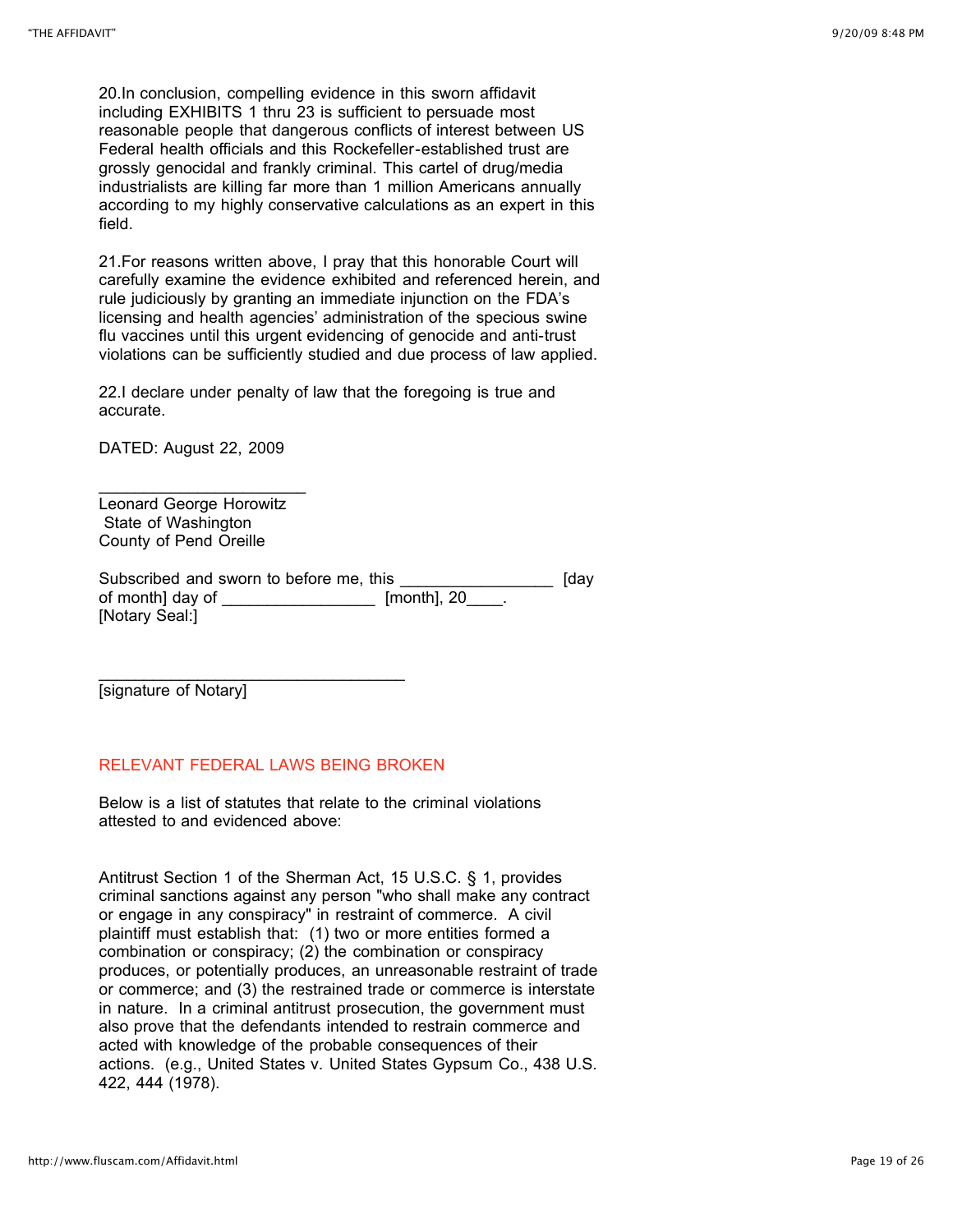Restraint of commerce, vaccine barons suppress publicity for silver hydrosols (e.g., [OxySilver\)](http://www.oxysilver.com/), and persecute those who promote natural methods and materials for prevention and cure through the FDA and FCC.

Commerce is defined as:

The exchange of commodities for commodities. Considered in a legal point of view, it consists in the various agreements which have for their object to facilitate the exchange of the products of the earth or industry of man, with an intent to realize a profit.

Commodities is defined as:

Any tangible good or product that is the subject of sale or barter.

The PNYC trust conducts commerce that violates:

(1) the Clean Water Act, 33 U.S.C. §§ 1251-1387, which is designed to control and minimize the effects of water pollution by either prohibiting or regulating the discharge of pollutants into water;

People who consume medications urinate and defecate drugs now causing people to consume unwittingly, and without consent, toxic pharmaceuticals. . . .

(2) Safe Drinking Water Act, 43 U.S.C. §§ 300f et seq., which regulates and controls the discharge of harmful contaminants into public water systems as well as the underground injection of contaminants into groundwater that supplies public water systems;

(3) Toxic Substances Control Act, 15 U.S.C. §§ 2601-2692, which imposes criminal sanctions for the knowing violation of the Act which regulates the manufacture, processing distribution or disposal of chemicals that pose an unreasonable risk of injury to the public or environment; and

(4) The False Claims Act of 1863, 18 U.S.C. § 287, provides criminal penalties for the presenting of a false, fictitious or fraudulent claim to a federal agency. This statute has been liberally construed, enabling the government to use it to prosecute a wide array of offenses, including fraudulent federal tax refunds, Medicare and Medicaid Fraud, Social Security Fraud, government contract irregularities and fraudulent claims for unperformed services under government contracts.

Drug industrialists are routinely making false claims, and advancing false study data, to FDA officials who typically overlook the frauds.

Congressional amendments to the False Claim Act in 1986 blurred the dividing line between criminal actions and civil false claims, by strengthening "qui tam" actions. As a result, private citizens may recover up to 25% of a government recovery where the government intervenes and up to 30% where the government does not intervene. Thus, private citizens have a powerful tool and may play an important role in prosecutorial decisions. 31 U.S.C. §§ 3729- 3733. The Act provides both for treble damages and a civil penalty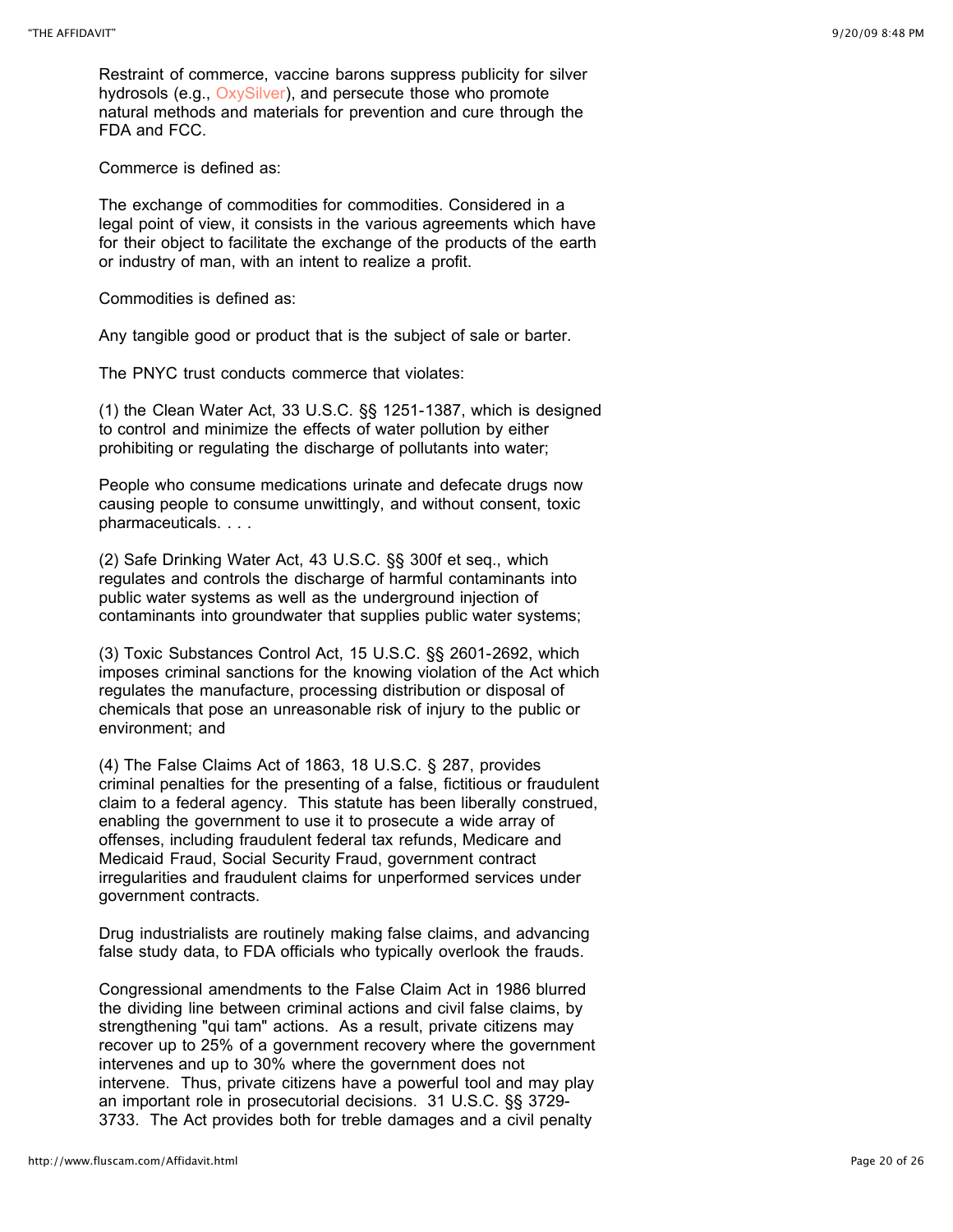of \$5,000 to \$10,000 per false claim.

Federal Conflict Of Interest Statutes

A. 18 U.S.C. § 201 prohibits the bribery of, or the giving of illegal gratuities, to a public official with the intent to influence the official in carrying out an official act.

B. 18 U.S.C. § 203 criminalizes the use of a public office for private gain, whether it be by the officeholder/employee or by an outside individual attempting to influence the governmental official. The "matters" covered include a "contract, claim, controversy . . . [or] charge.

C. Ethics Reform Acts, flowing from Watergate and other public scandals, have imposed criminal sanctions for numerous other actions by public officials and private citizens making criminal use of a public office for private gain. See Note, The Congressional Ethics Dilemma: Constituent Service or Conflict of Interest?, 28 Am. Crim. L. Rev. 343 (1991).

The Federal Food, Drug and Cosmetic Act, 21 U.S.C. §§ 301-394, provides for criminal sanctions and forfeiture as part of its scheme to prevent deleterious, adulterated or misbranded articles from entering interstate commerce. Under this Act, "food" is defined to include "(1) articles used for food or drink for man or other animals, (2) chewing gum, and (3) articles used for components of any such article." 21 U.S.C. § 321(f).

### Health Care Fraud

The Health Insurance Portability and Accountability Act of 1996, P.L. 104-191, created five new health care fraud crimes and expanded existing money laundering, asset forfeiture and fraud injunction statutes to cover "federal health care offenses." These new crimes, which mirror existing white collar offenses such as mail and wire fraud, embezzlement, false statements and obstruction of justice, provide for jail terms of up to 10 years.

B. 18 U.S.C. §982: "The court, in imposing sentence on a person convicted of a Federal health care offense, shall order the person to forfeit property, real or personal, that constitutes or is derived, directly or indirectly, from the gross proceeds traceable to the commission of the offense."

D. 18 U.S.C. §1347: "Whoever knowingly and willfully executes, or attempts to execute, a scheme or artifice (1) to defraud any health care benefit program; or (2) to obtain, by means of false or fraudulent pretenses . . . any of the money of . . . any health care benefit program" shall be sentenced up to 10 years in prison and fined up to \$250,000.

E. 18 U.S.C. §1518: Obstruction of criminal investigations of health care offenses is punishable by up to 5 years in prison and a fine of as much as \$250,000.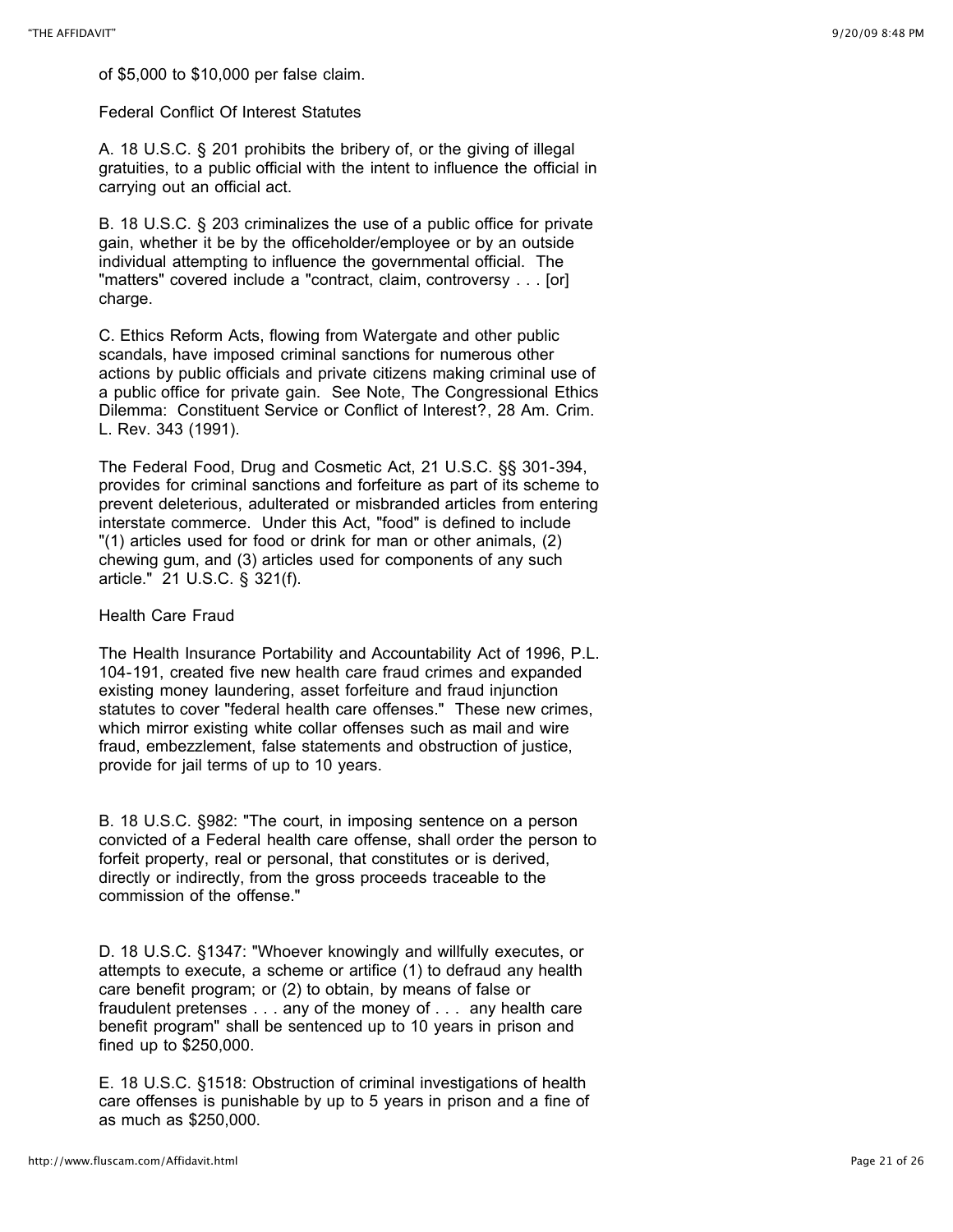F. 18 U.S.C. §1956: Money laundering statutes apply to the "laundering" of funds derived from the proceeds from health care offenses, allowing for prison sentences of up to 20 years and fines up to \$500,000 or twice the value of the property involved.

G. 18 U.S.C. §3486: Administrative demands are authorized. The federal False Claims Act, 31 U.S.C. § 3729 et seq., and its qui tam or "whistleblower" provisions, which reward private citizens who help the government discover fraudulent claims, are also applicable to health care providers who submit Medicare or other federal funds claims.

#### Mail And Wire Fraud

The federal mail and wire fraud statutes are the "prosecutor's darling." They criminalize "the full range of consumer frauds, stock frauds, land frauds, bank frauds, insurance frauds, and commodity frauds [as well as] blackmail, counterfeiting, election fraud and bribery." Rakoff, The Federal Mail Fraud Statute (Part 1), 18 Duq. L. Rev. 771 (1980). These statutes are frequently utilized to bring federal prosecutions for what would otherwise be state court offenses.

The Mail Fraud Statute, 18 U.S.C. § 1341, provides criminal sanctions for those who:

(1)engage in a scheme or artifice to defraud;

(2)with an intent to defraud;

(3)using the mails to further the fraudulent scheme.

The Wire Fraud Statute, 18 U.S.C. § 1343, contains nearly identical language as the Mail Fraud Statute and prohibits fraud or wire communications.

### Money Laundering

The Money Laundering Control Act of 1986, 18 U.S.C. §§ 1956- 1957, was enacted to deter organized crime and narcotics traffickers from "money laundering," defined as the process by which one conceals the existence, illegal source, or illegal application of income, and disguises that income to make it appear legitimate.

This Act provides criminal sanctions for anyone who conducts a monetary transaction knowing, or with reason to know, that the funds involved were derived from unlawful activity.

While this Act was aimed at "the lifeblood of organized crime," it has been utilized by prosecutors against numerous corporations and otherwise legitimate businesses because it enables prosecutors to reach proceeds of criminal conduct, such as tax offenses.

### Obstruction Of Justice

The Obstruction of Justice and Perjury statutes, 18 U.S.C. §§ 1501 et seq., are popular statutes for federal prosecutors. These laws, which are designed to protect the integrity of judicial proceedings - before grand juries, federal agencies and Congress -- are often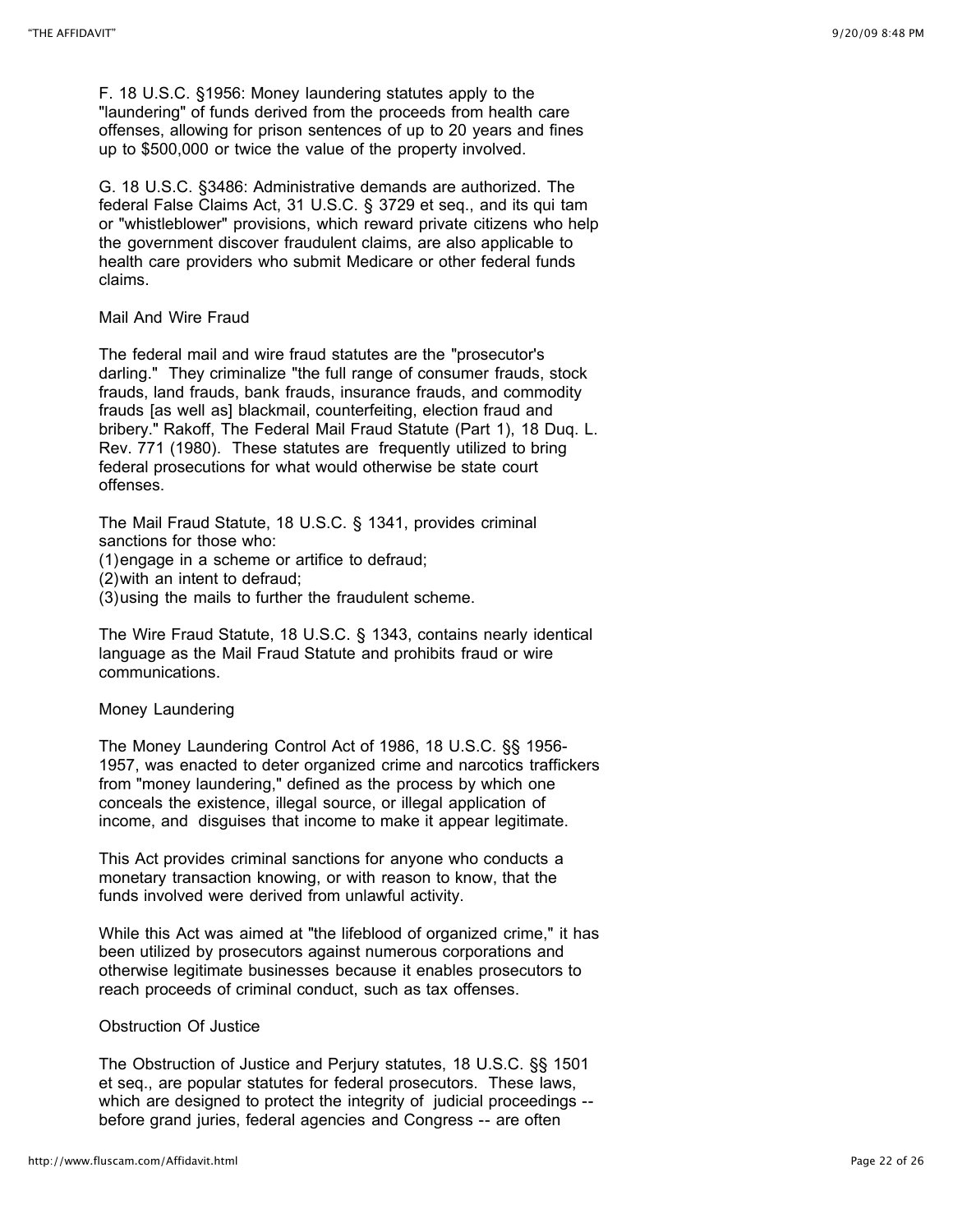utilized to pursue criminal investigations, with otherwise marginal evidence of substantive offenses, because of (a) concealment, alteration or destruction of documents; or (b) encouraging or rendering of false testimony.

#### RICO Offenses

Over the past decade, federal prosecutors have turned to the "RICO" (Racketeer Influenced and Corrupt Organizations Act of 1970) statute, 18 U.S.C. §§ 1961-1968, as a tool in enterprise affecting interstate commerce; (b) acquiring or maintaining through a pattern of racketeering activity or through collection of an unlawful debt an interest in an enterprise affecting interstate commerce; (c) conducting or participating in the conduct of, through a pattern of racketeering activity or through collection of an unlawful debt, the affairs of an enterprise affecting interstate commerce; or (d) conspiring to participate in any of these activities.

Federal prosecutors utilize the RICO statute as a powerful weapon to prosecute offenses such as mail and wire fraud, bankruptcy fraud, and securities fraud. Prosecutors also take advantage of the statute's provisions authorizing courts to enter restraining orders prior to conviction to prevent the transfer of potentially forfeitable property.

While enacted in 1970 as a "frontal attack" on organized crime, prosecutors have taken advantage of the Act's specific statement that it should be interpreted "liberally . . . to effectuate its remedial purposes" to justify its use in other contexts.

The Act prohibits "any person" from: (a) using income received from a pattern of racketeering activity or through collection of an unlawful debt to acquire an interest in an enterprise affecting interstate commerce; (b) acquiring or maintaining through a pattern of racketeering activity or through collection of an unlawful debt an interest in an enterprise affecting interstate commerce; (c) conducting or participating in the conduct of, through a pattern of racketeering activity or through collection of an unlawful debt, the affairs of an enterprise affecting interstate commerce; or (d) conspiring to participate in any of these activities.